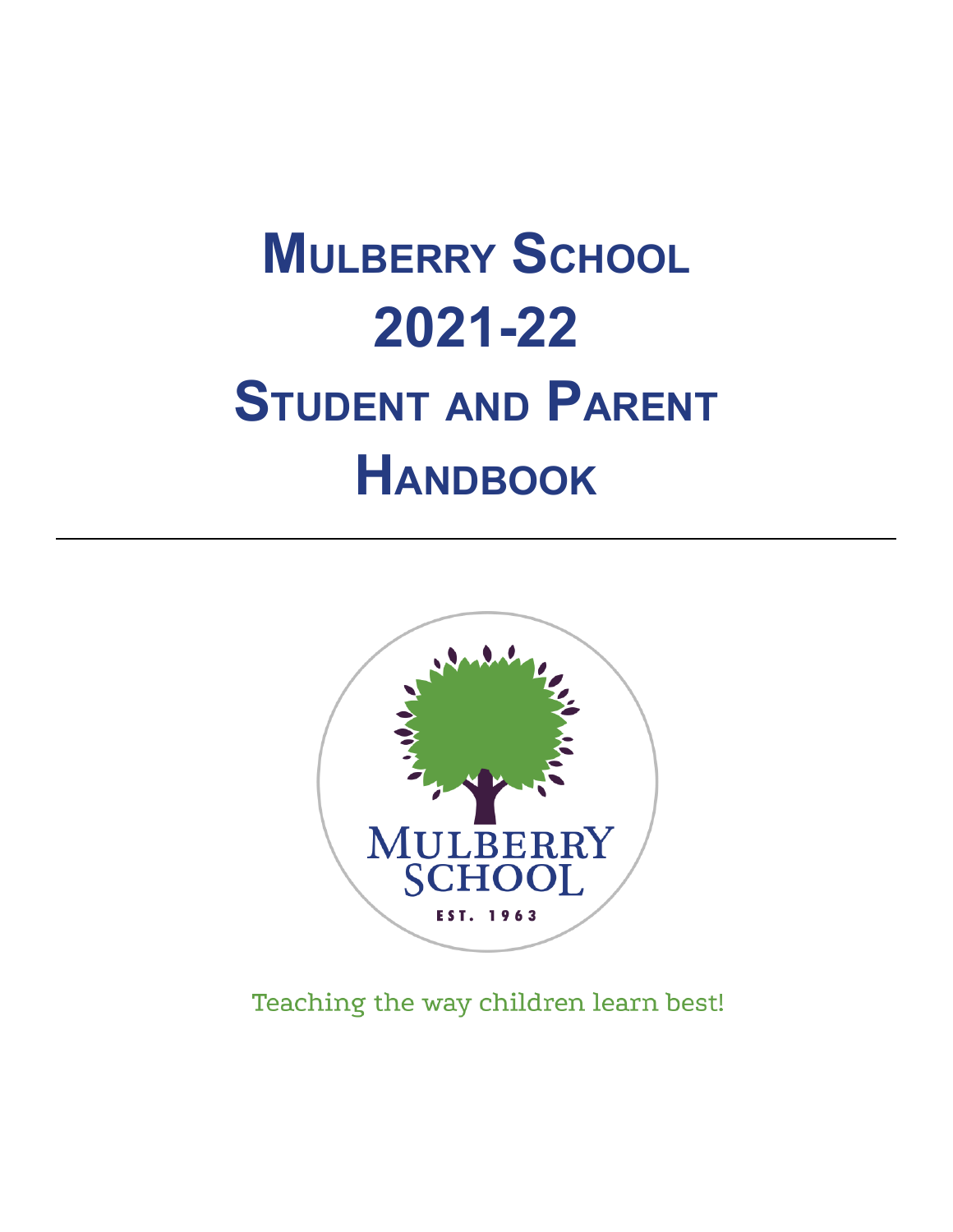# **TABLE OF CONTENTS**

| <b>Content</b>                                                     | Page           |
|--------------------------------------------------------------------|----------------|
| <b>MISSION</b>                                                     | 3              |
| <b>BOARD OF TRUSTEES</b>                                           | 3              |
| <b>PAC (Parent Assembly Committee)</b>                             | 3              |
| <b>HISTORY</b>                                                     | 3              |
| <b>EDUCATIONAL PHILOSOPHY</b>                                      | 3              |
| <b>STUDENT LEARNING GOALS</b>                                      | $\overline{4}$ |
| <b>CORE VALUES</b>                                                 | 5              |
| <b>TUITION POLICIES</b>                                            | 6              |
| <b>SCHOOL DAY INFORMATION</b>                                      | 8              |
| <b>EXTENDED CARE</b>                                               | 9              |
| <b>ATTENDANCE POLICY</b>                                           | 9              |
| <b>HARASSMENT AND BULLYING</b>                                     | 11             |
| STUDENT CODE OF CONDUCT                                            | 12             |
| <b>CLASSROOM SUPERVISION AND DISCIPLINE</b>                        | 14             |
| <b>HEALTH</b>                                                      | 15             |
| <b>Student Vaccines</b>                                            | 16             |
| <b>Adult Vaccines</b>                                              | 16             |
| <b>Contagious Diseases</b>                                         | 16             |
| <b>Illness</b>                                                     | 16             |
| Procedures for Sick Children at School                             | 16             |
| Medications Administered at School: Elementary and Middle School   | 16             |
| <b>First Aid</b>                                                   | 17             |
| <b>Red Emergency Backpacks</b>                                     | 17             |
| <b>Preschool Incidental Medical Services Plan</b>                  | 18             |
| <b>ALLERGIES</b>                                                   | 18             |
| <b>Peanut and Tree Nut Allergies</b>                               | 18             |
| <b>Allergies to Other Foods</b>                                    | 20             |
| Food Preferences and/or Intolerances That Are Not Life Threatening | 21             |
| <b>Medications Related to Life-Threatening Food Allergies</b>      | 21             |
| <b>SAFETY</b>                                                      | 21             |
| Reporting Responsibilities in Suspected Cases of Child Abuse       | 21             |
| <b>Visiting Animals</b>                                            | 22             |
| <b>Emergency and Disaster Preparedness</b>                         | 22             |
| <b>MULBERRY COMMUNICATIONS</b>                                     | 22             |
| <b>PRESCHOOL PARTICIPATION REQUIREMENTS</b>                        | 23             |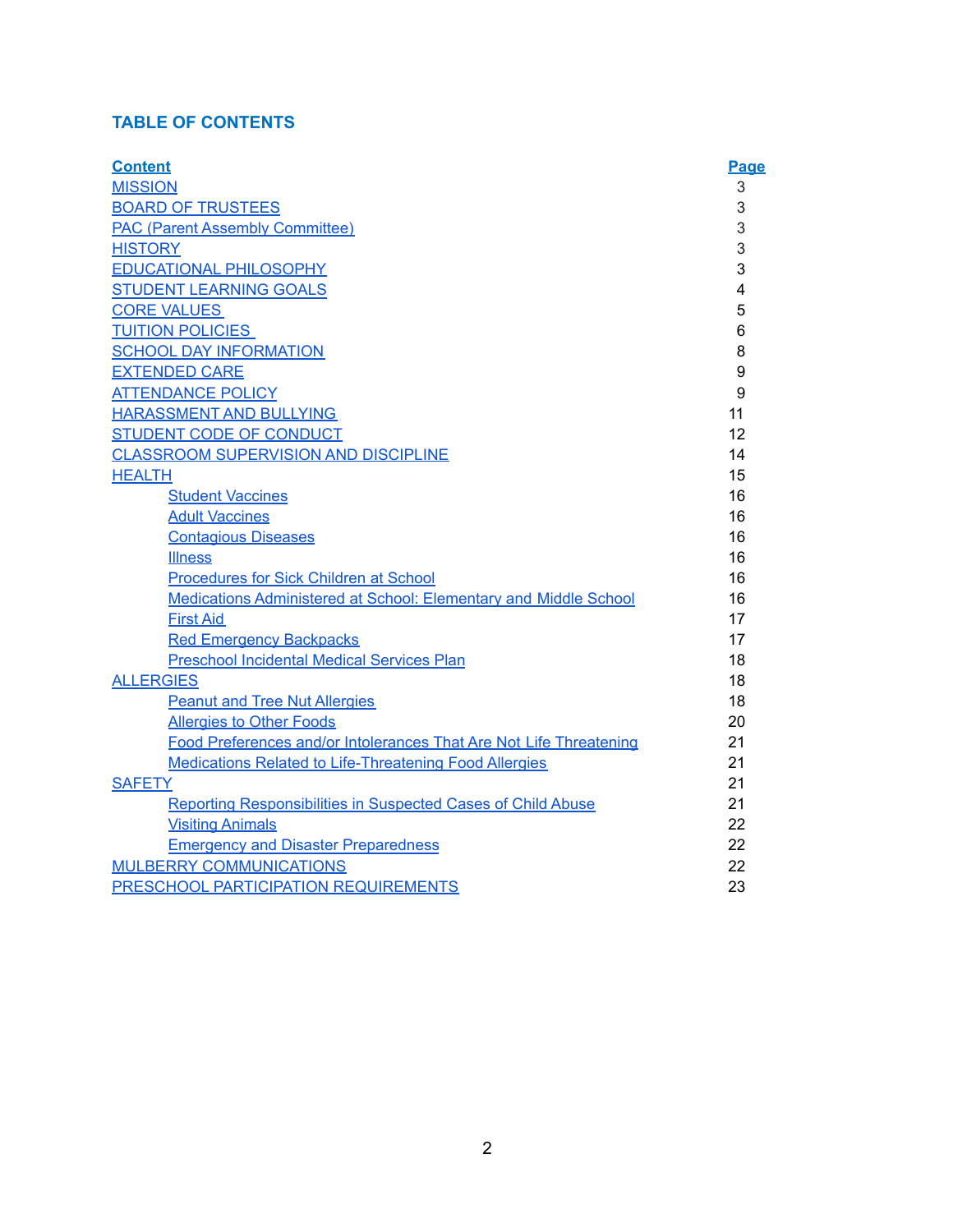## <span id="page-2-0"></span>**MISSION**

**Mulberry School inspires children to a life of learning and positive contribution to community. By weaving creativity and social learning into every day, we foster intellectual and social success for a lifetime.**

## <span id="page-2-1"></span>**BOARD OF TRUSTEES**

Mulberry School is a non-profit 501(c) (3) corporation. The Board of Trustees provides strategic planning and makes school policy in accordance with Mulberry School's Mission Statement. The Board also hires and conducts performance reviews for the Head of School (HOS). It is the HOS's responsibility to hire and supervise staff, implement curriculum, oversee the facility, and implement Board policy. The Board meets regularly during the year. Every Mulberry parent is invited to attend the open portion of each meeting.

## <span id="page-2-2"></span>**PARENT ASSEMBLY COUNCIL**

All parents are members of Mulberry's Parent Assembly Council (PAC) and elect its officers. PAC is responsible for community-building events. PAC meets monthly and all parents are invited to attend these meetings.

## <span id="page-2-3"></span>**HISTORY**

Mulberry is now in its 58th year!

Mulberry School was founded in 1963 as a one-room parent-cooperative nursery school. Local members of the American Association of University Women saw the need for a school that included parents as part of the educational process. In 1965, Mulberry School moved to Hamilton Avenue in San Jose.

Mulberry remained a parent participation preschool until 1983 when Kindergarten was added. The school grew and continued to add classes. In 1994 Fifth Grade was added and in 2016 Middle School. Mulberry School now offers Preschool classes beginning at 2 years old, as well as Junior Kindergarten through Eighth grade.

In fall 2005, we moved to our present location in Los Gatos. With a long-term lease, we have made many improvements to the property, including a new preschool yard, a performance stage, gardening areas for all grades, and kitchens in both the preschool and main building for cooking instruction and projects.

## <span id="page-2-4"></span>**EDUCATIONAL PHILOSOPHY**

#### Experience the Joy of Learning at Mulberry School

**Progressive Education**: At the heart of a great education, one finds students who are intellectually and collaboratively engaged learners. Mulberry students learn how to think critically and solve problems. We create a balance between integrated thematic projects, direct instruction, and inquiry-based learning, providing each student with opportunities to become self-reflective thinkers through active, creative classrooms. No one educational perspective works for all students. Our faculty has the education, knowledge, and flexibility to choose from proven methods and techniques, allowing us to meet the needs of a broad base of learners. Students are academically challenged at their own level and always encouraged toward higher levels of personal excellence and achievement.

**Social & Emotional Education:** At the core of our instruction, Mulberry fosters social and emotional growth through the Positive Discipline model, giving time to class meetings, and supporting day-to-day interactions.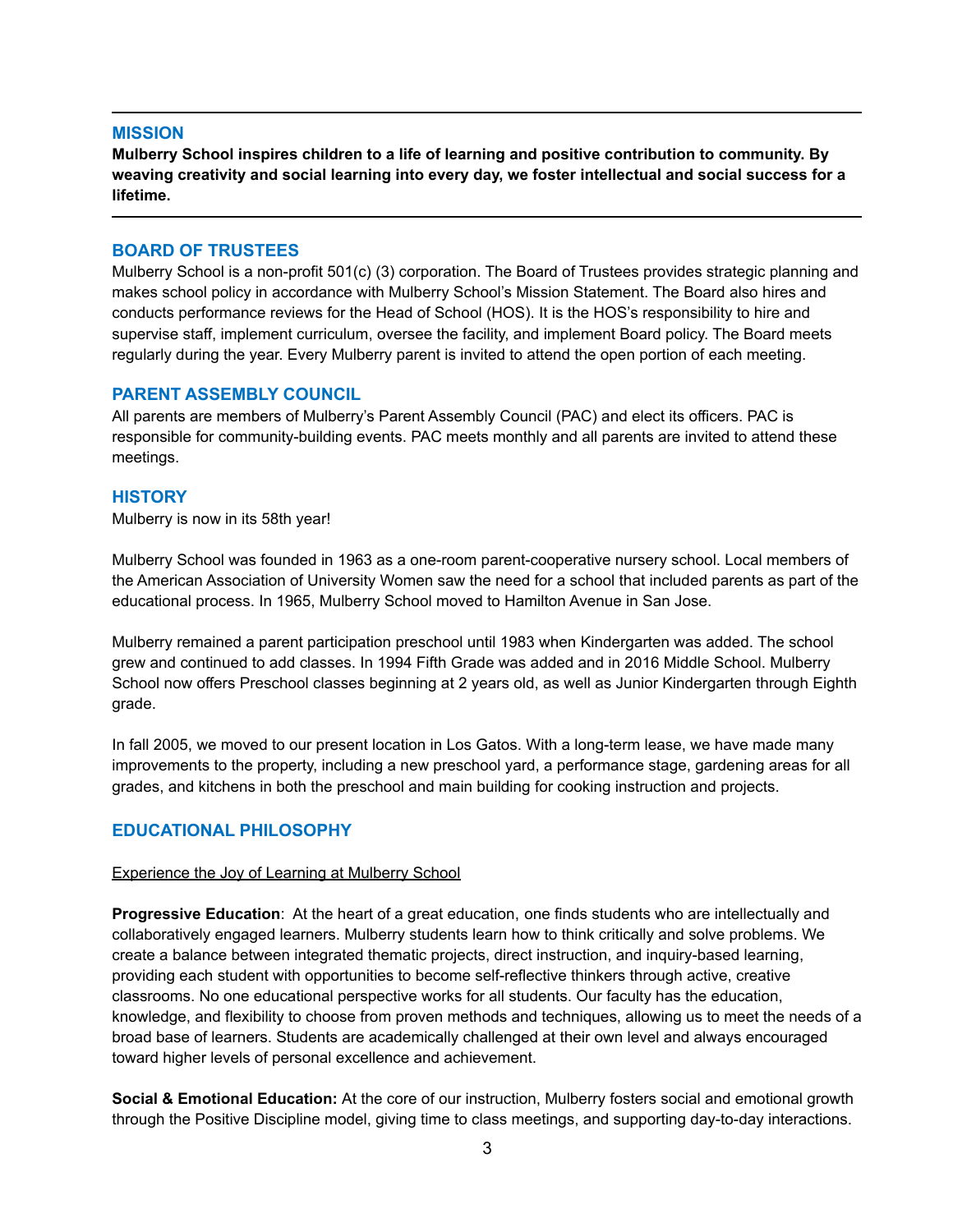We empower students to be nurturing and contributing members of the community, valuing not just the developing intellect, but the well-being of the whole child. Our students know who they are, express themselves with eloquence, and advocate for themselves and others.

**Creativity:** Creativity is everywhere at Mulberry School. The creative process is integrated throughout the curriculum at every grade level. Students master diverse media. Every child's imaginative self-expression is nurtured through a combination of teacher-led and free exploration activities.

**Honoring Differences:** Diversity is explored and celebrated, in its many forms, throughout our school program and school campus. We provide an environment where differences in culture, ethnicity, race, sexual orientation, religion, and family tradition are safely shared and respected. Students learn to appreciate their fellow classmates, both for their similarities and differences.

**Community:** As the foundation upon which our school is based, community enhances all aspects of the Mulberry program and student learning, with parents, teachers, and the administration supporting children and one another. The rich community of Mulberry creates a sense of belonging and mutual respect across the generations. Furthermore, the collaborative process, which is prevalent throughout our school, develops students' abilities to communicate comfortably with adults, creating people who function constructively in a system of democracy.

At Mulberry School, we value each member of our community, supporting one another in a life-long process of engaged learning.

# <span id="page-3-0"></span>**STUDENT LEARNING GOALS (ESLRs)**

By graduation, Mulberry students will be:

#### **Lifelong learners…**

Lifelong learners, who joyfully acquire new knowledge and skills. They will have a strong academic foundation and will be prepared for school beyond Mulberry in reading, writing, math, social studies, and the sciences. They will utilize a range of resources and technology to conduct research. Through real-world experiences, students will develop important life skills that will reinforce academic ideas and concepts. Our graduates will effectively reflect upon their own learning and will apply new knowledge to their lives and the world around them.

## **Critical thinkers…**

Critical thinkers, whose curiosity drives them to ask complex questions. They will analyze, synthesize, evaluate, and apply information. Problems will be solved using logical reasoning, experience, and innovative, creative thinking.

#### **Effective communicators…**

Effective communicators, who are confident speakers, active listeners, and expressive writers. They will communicate their ideas, feelings, interests, and knowledge through a range of creative media including art and music.

#### **Socially responsible and conscientious citizens…**

Socially responsible and conscientious citizens, who are collaborative, respectful, compassionate, inclusive, and kind. They will resolve conflicts peacefully and demonstrate personal integrity.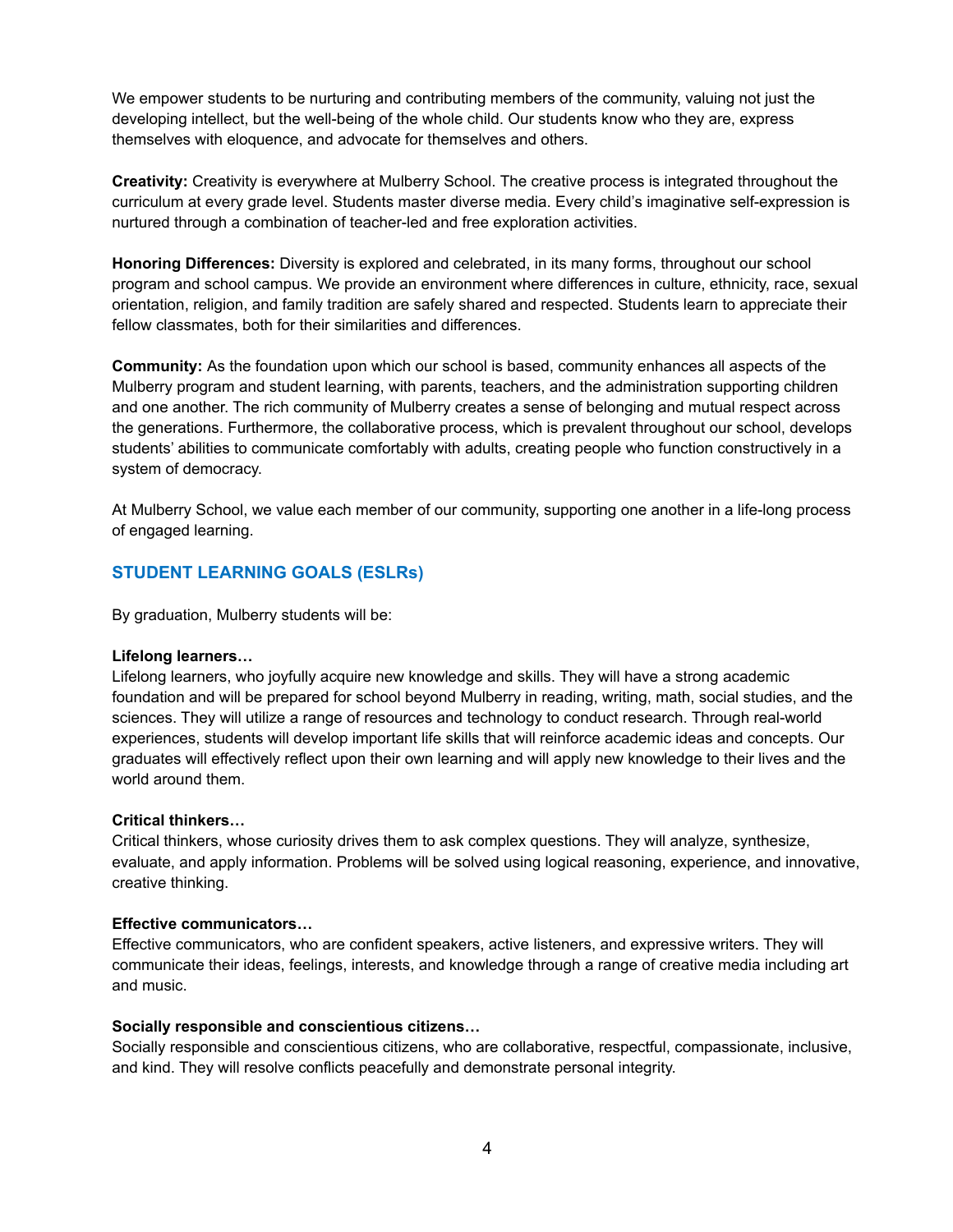## **Resilient, motivated students…**

Who take initiative and show perseverance. Our students will work hard toward achieving personal goals and will take reasonable risks and view mistakes as opportunities to learn. Through their efforts, they will gain an awareness of their own strengths, struggles, and learning styles. Students will have acquired time management and organizational skills and developed the focus necessary to be successful.

#### **Globally, environmentally, and culturally aware human beings…**

Globally, environmentally, and culturally aware human beings, who contribute to improving their school, their community, and the world. They will appreciate and embrace human diversity. They will begin to understand the impact of humans on global ecology and the crucial importance of sustainability.

## **Healthy balanced individuals…**

Healthy balanced individuals, who understand the importance of making healthy choices regarding food and physical activity to maintain a strong mind and body.

## <span id="page-4-0"></span>**CORE VALUES**

## **Discovery**

At Mulberry School, children experience an environment where their natural mode of learning is nurtured. Children are encouraged to try new skills, make guesses, and use their senses, and as such are constantly being taught that their natural curiosity opens fascinating doors to the world. Discovery is an ongoing process that continues every day, and because they practice this way of learning throughout their years at Mulberry, our students emerge as confident, curious learners. The world is there for them to explore.

#### **Integrity**

A true indicator of personal integrity is the manner in which one handles him/herself when mistakes or errors in judgment are made. Children at Mulberry School integrate the idea that meaningful, deep learning cannot occur without such errors, and understand that through the challenge of mistakes, one must hold onto honest, humble attitudes and behaviors. Our students are young people of high character who display personal integrity in word and deed.

## **Collaboration**

Collaboration is present in every facet of our children's experience, whether in the classroom or on the playground and in the interaction with children and adults alike. Children's skills in working together are constantly taught, modeled, and practiced in getting tasks completed and problems solved. Students learn mastery of conflict resolution and the democratic process in regular examination of how to positively and productively work together.

#### **Community**

We value each member of the extended Mulberry community, supporting one another in a life-long process of engaged learning. We define community as the students, families, alumni, teachers, and administrators, all of which combined is the foundation upon which our school is based. Families are involved in many ways. Since we began, parent participation has been an integral part of our program. Every family's contribution is invaluable, creating and cultivating an enriched, supportive educational environment. Working together, community enhances all aspects of our program. What results is a strong sense of belonging and mutual respect.

## **Engagement**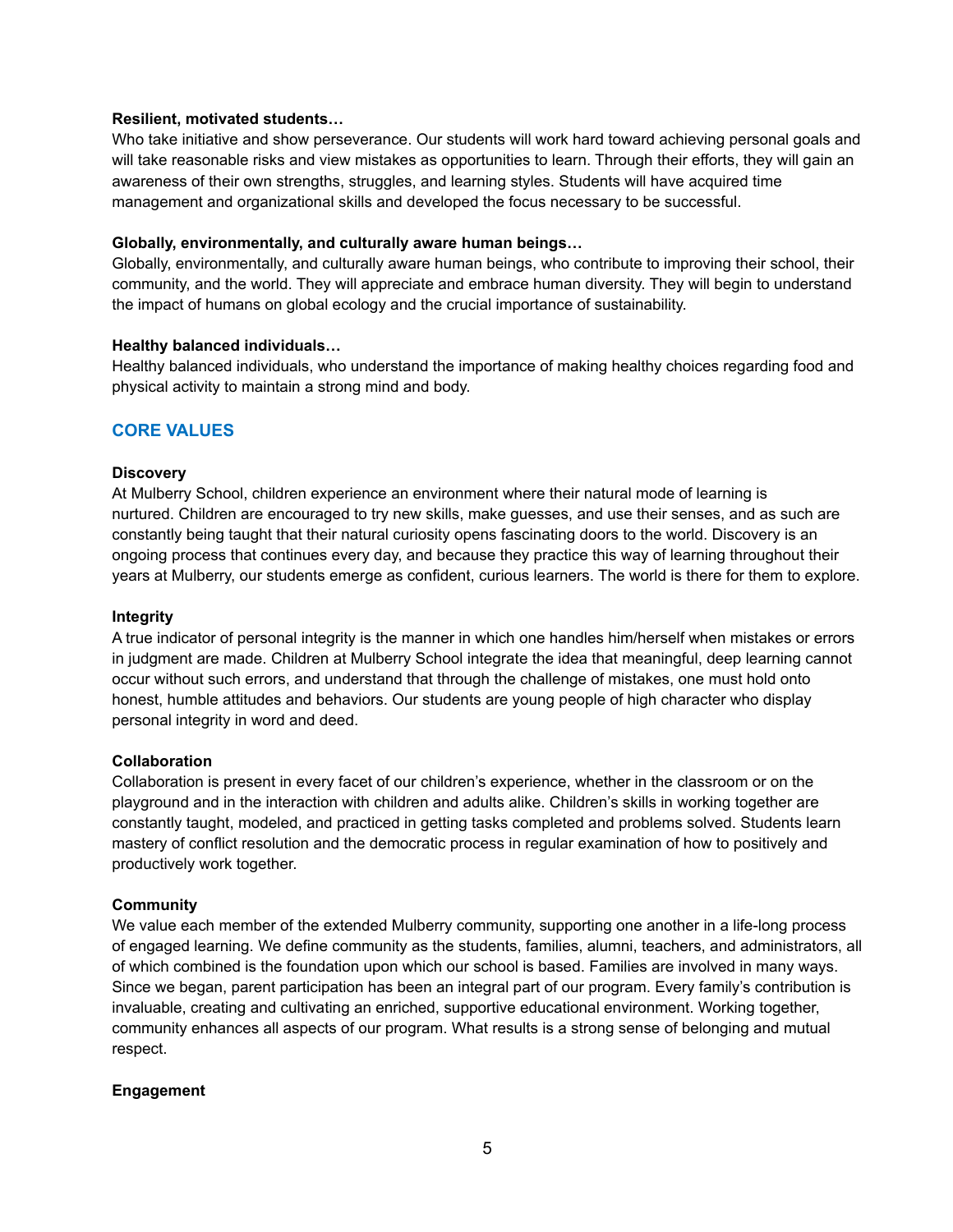At Mulberry, our students are not passive receptacles of information, but drivers of their own learning. Assignments require they reach for personal excellence and meaning. With aspects of emotional intelligence built into the curriculum, students not only study math, science, language arts, and social studies but are also encouraged to understand their own personal growth as learners. Our children learn by doing, through experience, and active problem-solving. They participate in the education and development of others in many ways, as well; through our "buddy" system, with older students helping younger peers read or learn science; via social problem solving during class meetings; in learning and growing during group project work. In addition to our students, parents are actively engaged through participation on committees, in the classroom, or lending their special talents to help enrich the children's experiences.

## **Self-Knowledge**

Our faculty understands the importance of developing in our students the skills associated with intelligent behavior, of which meta-cognition (knowledge about your own thoughts and the factors that influence your thinking) is a key quality. Children come to understand how they learn best, as well as how they know what they know. Furthermore, with Positive Discipline integrated into the very fiber of our school's culture, our children are daily provided opportunities to resolve conflict in meaningful ways, as well as to question and reflect upon their responses to people and situations. From this critical set of experiences, students learn how their actions impact others, as well as how to positively act in the face of their own emotional response to another.

# <span id="page-5-0"></span>**TUITION POLICIES**

## **2022-23 Deposit and Tuition Payment Schedule**

#### **Payment Options**

Payment of annual tuition can be completed on the following schedules:

| Option 1                                                 |                                         |
|----------------------------------------------------------|-----------------------------------------|
| 1 payment of tuition in full                             | June 2022 (Receives 2% prepay discount) |
| 1 payment of tuition in full (PS)                        | Sept 2022 (Receives 2% prepay discount) |
| Option 2                                                 |                                         |
| 2 equal payments of $\frac{1}{2}$ of annual tuition      | June 2022 and November 2022             |
| 2 equal payments of $\frac{1}{2}$ of annual tuition (PS) | September 2022 and January 2023         |
| Option 3                                                 |                                         |
| 10 equal payments of tuition                             | June 2022 through March 2023            |
| 9 equal payments of tuition (PS)                         | Sept 2022 through May 2023              |

## **2022-23 Deposits, Fees, and Payments**

#### **Deposits**

- **Elementary and Middle School**: A 10% deposit will be due February 18th, 2022 through FACTS and will be deducted from your first tuition payment in May. Re-registration enrollment fees of \$150 are paid through RenWeb. Enrollment in a payment plan adds \$140 in service fees in addition to any credit card fees.
- **Preschool**: A \$250 non-refundable deposit is required to hold your spot for the next school year. The deposit will be deducted from your tuition if you enroll. Non-refundable application fees are \$150 and enrollment fees of \$140 are applicable for payment plans.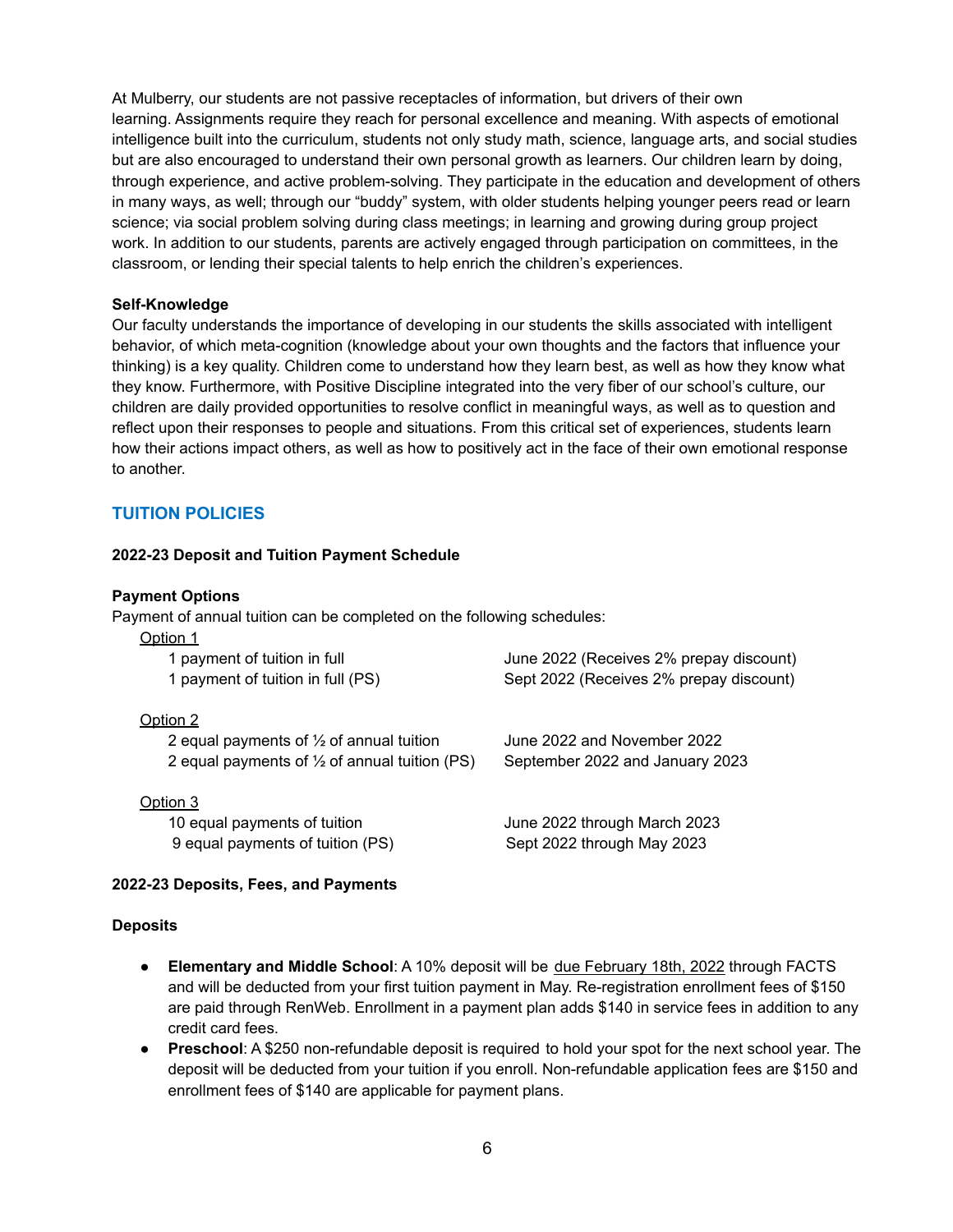## **Withdrawal**

If you choose to withdraw from Mulberry School, please send an email to the Enrollment Director to inform of your intent to withdraw.

Please note that tuition is non-refundable. The entire year's tuition is due and payable even if your child does not attend Mulberry for all, or any, of the Academic Year, regardless of the payment option chosen. Independent schools make financial commitments before the start of the school year based upon the signed contracts that they have for the year. These are fixed costs and do not change regardless of any withdrawals in enrollment during the school year.

Mulberry carries tuition insurance on each family. For a family that prepays annually or semi-annually and needs to withdraw from Mulberry, a prorated refund may be applicable and returned if and when reimbursement is received from our insurance carrier. For a family that pays monthly and needs to withdraw from Mulberry, the remaining installment payments may be waived when and if reimbursement is received from our insurance carrier. Please contact Mulberry's office for further details.

## **Tuition Payments and Fees**

All monthly and annual tuition payments and fees are made through FACTS. Details can be found on RenWeb and when logging in to FACTS. Details are also available in the office.

## **Tuition Assistance (Elementary and Middle School only) and Emergency Funds**

The goal of our tuition assistance program is to allow children to attend Mulberry School who might not otherwise be able to do so. Families requesting tuition assistance must demonstrate financial need and have a strong commitment to the school. Enrolled students must be in good academic standing. All families applying for tuition assistance for the 2022-23 school year must apply for tuition assistance through FACTs alongside their re-enrollment application. Additionally, emergency funds have been set aside to help families in short-term financial crises who are unable to pay tuition. All families applying for emergency assistance should also apply on FACTS and complete the same paperwork required for tuition assistance.

You can contact Mulberry School's office to obtain a copy of the tuition assistance policy.

#### **Additional Charges**

Field Trip Charges for the 2022-23 School Year will be billed via FACTS. PAC Fees of \$15.00 per student will be charged via FACTS at the beginning of the school year.

#### **Tuition and Extended Care Non-Payment**

When tuition and/or Extended Care payments become in arrears, FACTS and/or Mulberry will contact the family by email. A repayment contract will be established if necessary. Families with non-payment histories, or who break the repayment contract, may be subject to dismissal or denied enrollment.

If any outstanding balance is 30 days or more in arrears, Mulberry reserves the right to engage a collection agency. If non-payment occurs for 60 days, the office may notify the parents in writing that the child may no longer attend Mulberry School. Past tuition payments are still the parents' legal responsibility and Mulberry reserves the right to engage a collection agency, the costs incurred of which shall be the responsibility of the parents or guardian.

**Late Fee Policy**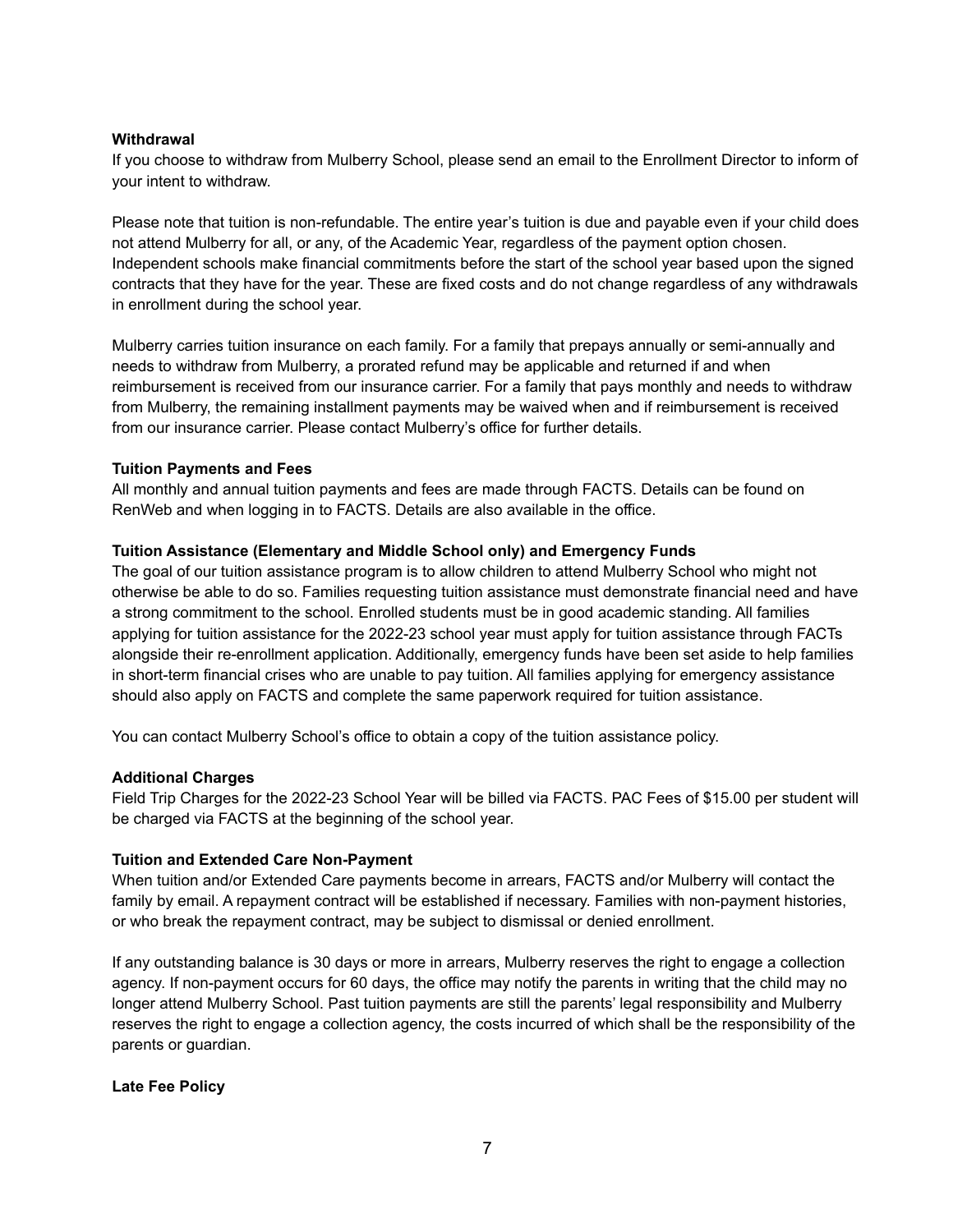Fees for families that are late picking up their children from Preschool and Extended Care will be rounded to the half-hour after a five-minute grace period. This policy applies to both morning and all-day sessions in Preschool. The late fee will be billed through your FACTS account.

#### **Returned Payments**

When a payment is returned, FACTS will notify the payee and assess a \$30 fee.

# <span id="page-7-0"></span>**SCHOOL DAY INFORMATION**

| <b>School Schedule</b>        |                                         |                  |
|-------------------------------|-----------------------------------------|------------------|
| Office Hours                  | $8:30 - 4:00$ pm                        |                  |
| <b>Preschool Schedule</b>     |                                         |                  |
| <b>Regular Hours</b>          | 9:00 am - 12:00 pm or 9:00 am - 4:30 pm |                  |
| Before School Care            | $8:00$ am - $9:00$ am                   |                  |
| <b>Elementary Schedule</b>    | <b>Hours</b>                            | Drop Off         |
| Junior Kindergarten           | $8:30$ am - 11:50 am                    | $8:20 - 8:30$ am |
| Kindergarten                  | $8:30$ am - 12:50 pm                    | 8:20-8:30 am     |
| Grades 1-2                    | $8:40$ am - 2:40 pm                     | $8:30 - 8:40$ am |
| Grades 3-4                    | $8:50$ am - 2:50 pm                     | $8:40-8:50$ am   |
| Grade 5                       | $9:00$ am - $3:00$ pm                   | $8:50-9:00$ am   |
| <b>Middle School Schedule</b> | <b>Hours</b>                            | Doors Open At    |
| Grades 6-8                    | $9:00$ am - $3:00$ pm                   | $8:50-9:00$ am   |
| <b>Extended Care Hours</b>    |                                         |                  |
| Junior Kindergarten           | 11:50 am - 3:00 pm                      |                  |
| Kindergarten                  | 12:50 am - 4:00 pm                      |                  |
|                               |                                         |                  |

#### **Staff In-Service Days and Meetings**

On occasion throughout the year, there will be no school in order for the faculty to participate in professional development activities. Extended care will not be available on in-service days.

#### **Arrival and Departure Procedures**

Please refer to the most recent Mulberry School COVID-19 Safety Plan for procedures.

## **Dropping Off Lunches, Clothes, and Other Items**

If your child forgets to bring her or his lunch, clothes, or any other items and you would like to drop them off, please drive up to the curb and call the office at 408-358-9080.

#### **Birthdays**

The teacher will inform parents of any special agreements made regarding birthday celebrations. Students are not required to celebrate their birthday in class, but if s/he chooses to do so, please speak with the teacher about what might be brought in for the festivities. Some children choose to bring in food items, while others give a book or game to the class in celebration of their birthday.

**Preschool** requests that food items are **NOT** brought in for birthdays due to allergy concerns.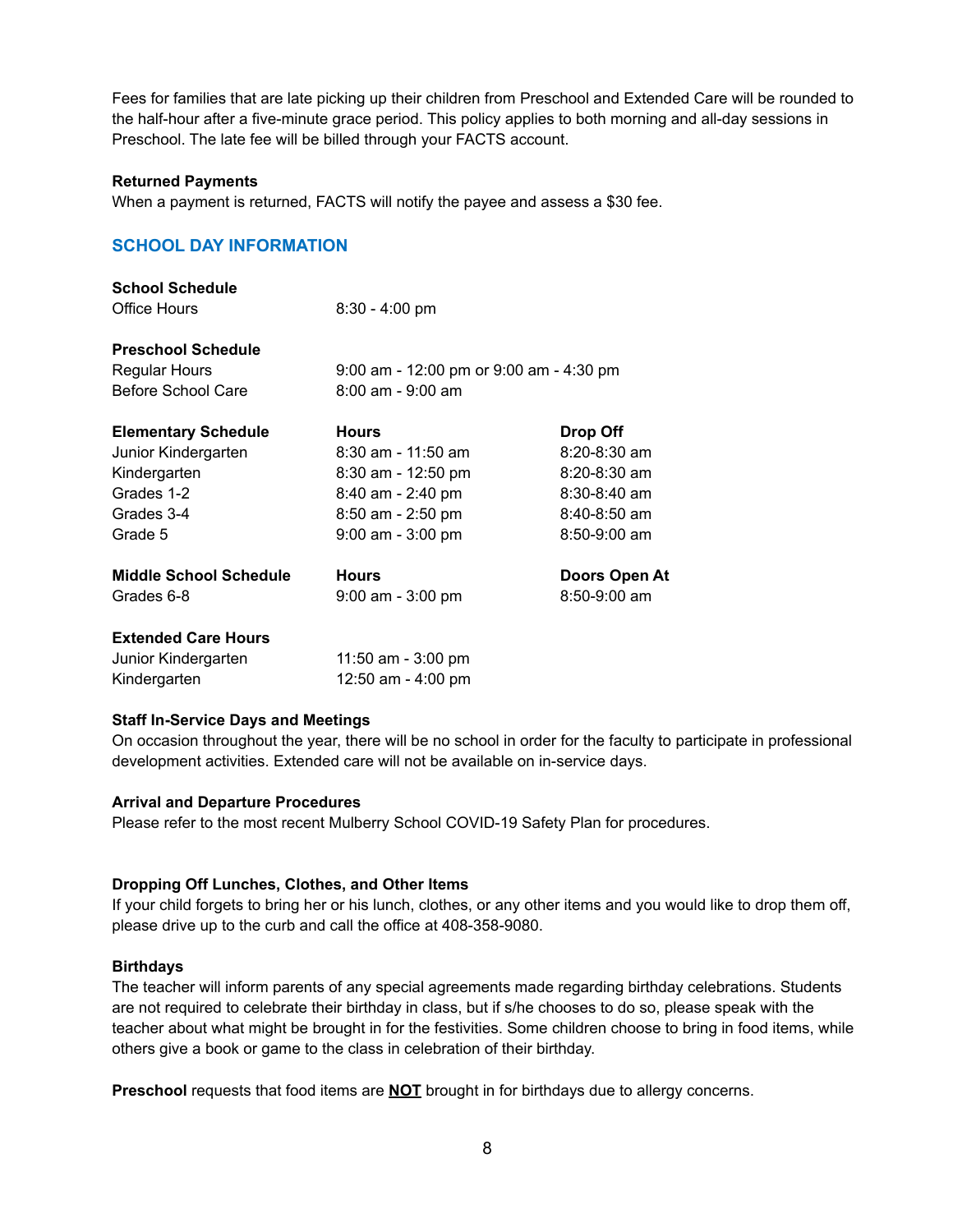## **Clothing**

Since our students are encouraged to play actively outdoors and participate energetically in PE, children should dress appropriately. For safety reasons, "Croc"-type shoes, open-toed shoes, slip-on beach shoes, and dressy shoes and boots, as well as clothing with drawstrings or cords are not recommended. Sneakers are the most suitable footwear for Mulberry's playgrounds. Clothing that is likely to be removed should be labeled with the child's name. Children should bring a labeled change of clothing every day, in the event of water play, weather changes, or accidents.

We expect that all children will dress in school appropriate manner. Bare midriffs, "short shorts", cuts in clothes, and exposed backs are not acceptable.

## **Toilet Learning**

Preschool has no toilet learning requirements. To enter Junior Kindergarten and Kindergarten, children must be fully toilet learned.

## **Nutritional Guidelines at Mulberry**

Mulberry encourages students to eat lunches and snacks that are healthy and nutritious. Good, healthy food provides the fuel necessary for students to learn their best throughout the school day. Fruits, vegetables, whole grains, dairy, and protein are all good choices when considering what to pack for lunch. Encourage your child to choose water for proper hydration throughout the day.

Non-nutritive calories from sugar-filled snacks, drinks, and other types of "junk food" are not recommended during school hours and are better left at home. Furthermore, as we do our part to protect the environment, please use recycled paper and/or reusable containers throughout the year. Working with your child to bring a healthy, "greener" lunch to school every day will benefit everybody. We ask parents to be mindful of how they pack their child's lunches. Please use non-disposable items whenever possible.

## <span id="page-8-0"></span>**EXTENDED CARE**

For the 2021-22 school year, Extended Care will only be available to JK and Kindergarten students after school. Consistent with our educational program, Extended Care staff uses Positive Discipline to encourage students to self-regulate behavior, while providing a safe, respectful, fun environment. The daily schedule includes both indoor and outdoor activities.

All children using Extended Care must be fully toilet trained.

If you are interested in enrolling your child in Extended Care, please contact Daniela Gunther.

## **Extended Care Hours:**

| Junior Kindergarten: | $11:50 - 3:00$ pm |
|----------------------|-------------------|
| Kindergarten:        | $12:50 - 4:00$ pm |

We reserve the right to not release your child to an unauthorized person, to anyone we strongly suspect is under the influence of alcohol or drugs, or to anyone exhibiting inappropriate behavior. Photographic identification will be required of any person not known to the Extended Care staff.

Mulberry expects that children will behave acceptably while in Extended Care. Children who consistently ignore agreements related to appropriate conduct may be restricted to limited hours in Extended Care or may not be permitted to use the program.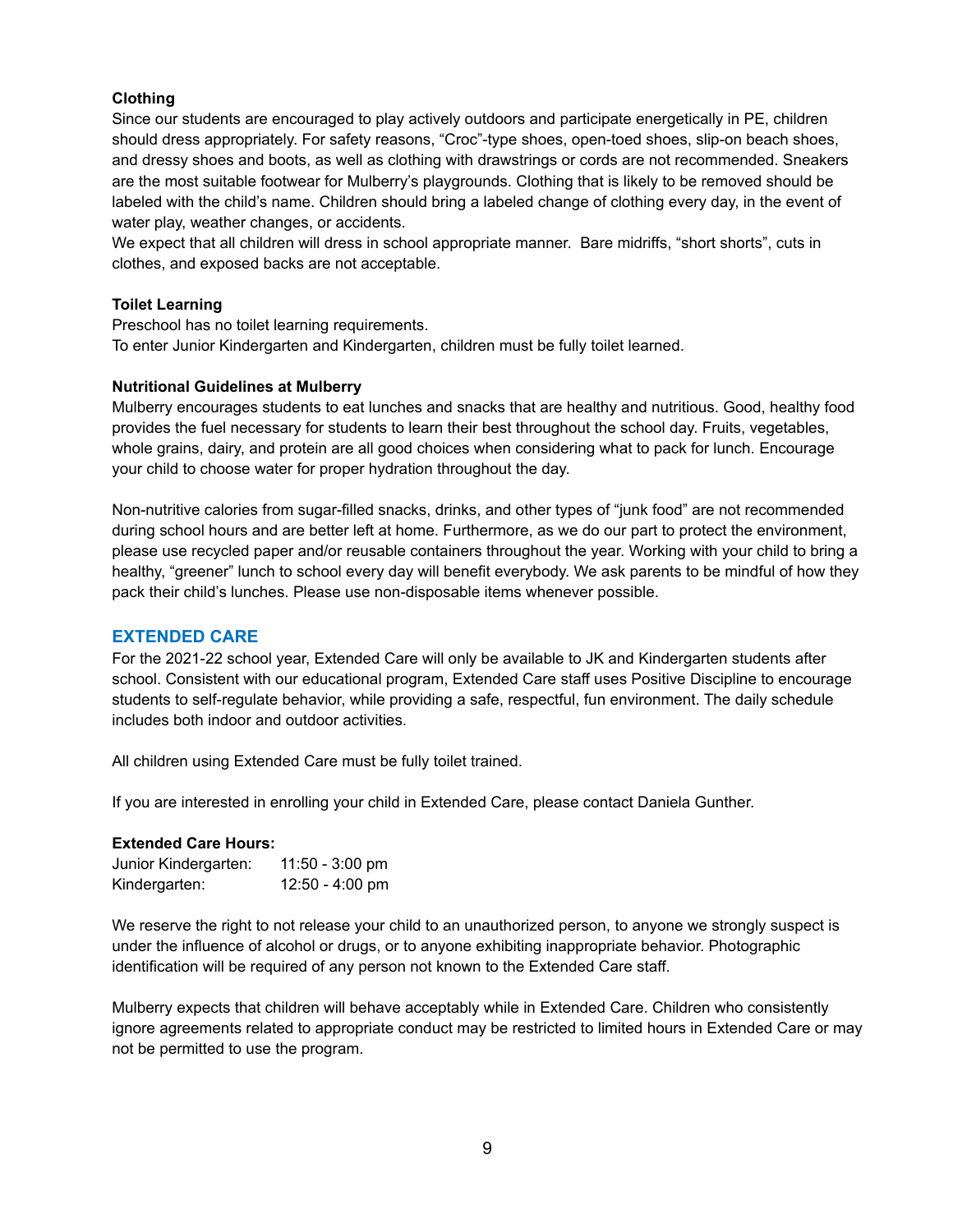## <span id="page-9-0"></span>**ATTENDANCE POLICY**

Mulberry School's attendance policy reflects our commitment to student safety. It ensures that all students are accounted for when they are on our campus. In addition, regular attendance and punctuality are important to each student's academic and social success. Late arrivals and early dismissals are disruptive to the classroom and deprive your child of valuable teacher instructions and in-class discussions. Moreover, learning to be punctual is an important life skill.

Both tardiness and absences are recorded daily and appear on progress reports.

#### **Absences**

In keeping with our school's values and the Student Code of Conduct, all Mulberry students are expected to attend class daily. We understand that situations arise that may cause a child to be absent and, therefore, recognize the following as excusable absences:

- Illness or injury of the student.
- An absence is required by law, such as a quarantine under the direction of a county or city health officer or a subpoena or other order for the student to appear in court.
- Appointments with healthcare providers, including medical, dental, and optometry appointments. (We strongly encourage wellness and other non-urgent appointments to be scheduled after school hours.)
- Attending the funeral services of a member of the student's family, for a duration of time approved by the Head of School in their sole discretion.
- Spending time with a member of the student's immediate family who is an active duty member of the uniformed services and has been called to duty for, is on leave from, or has immediately returned from, deployment to a combat zone or combat support position, in an amount at the sole discretion of the Head of School.
- Attending the student's naturalization ceremony to become a United States citizen.
- Observance of a religious holiday or other religious obligation of the student's religion.
- Any other justifiable reason, which may include, but is not limited to, a voluntary court appearance, additional time off related to the death of a family member, etc. The Head of School has sole discretion to determine whether a particular reason is justifiable.

**Absences not listed above are considered unexcused. This includes family vacations and sporting/performance events. With adequate notice and approval,** it is possible to arrange an **independent study program to make up missed coursework for extended absences** through your classroom teacher and the HOS.

## **Elementary and Middle School**:

If your child is going to be absent for any reason, please email the Office at [dgunther@mulberry.org](mailto:dgunther@mulberry.org) by 9:00 a.m. Please also copy your child's teacher on the email. Parents whose children are not in class by 9:00 a.m. will be contacted by the School.

## **Preschool:**

If your child is going to be absent for any reason, please email one of the Preschool Directors, Bonnie Potenza, at [bpotenza@mulberry.org](mailto:bpotenza@mulberry.org) or Amy Moreno [amoreno@mulberry.org](mailto:amoreno@mulberry.org) by 9:00 a.m.

In case of excessive **unexcused absences**, i.e., 5 separate unexcused absences per trimester or more than two 4-day or longer unexcused absences per trimester, a meeting will be arranged between the parents, student (if appropriate), teacher, and HOS to discuss and create an attendance improvement plan.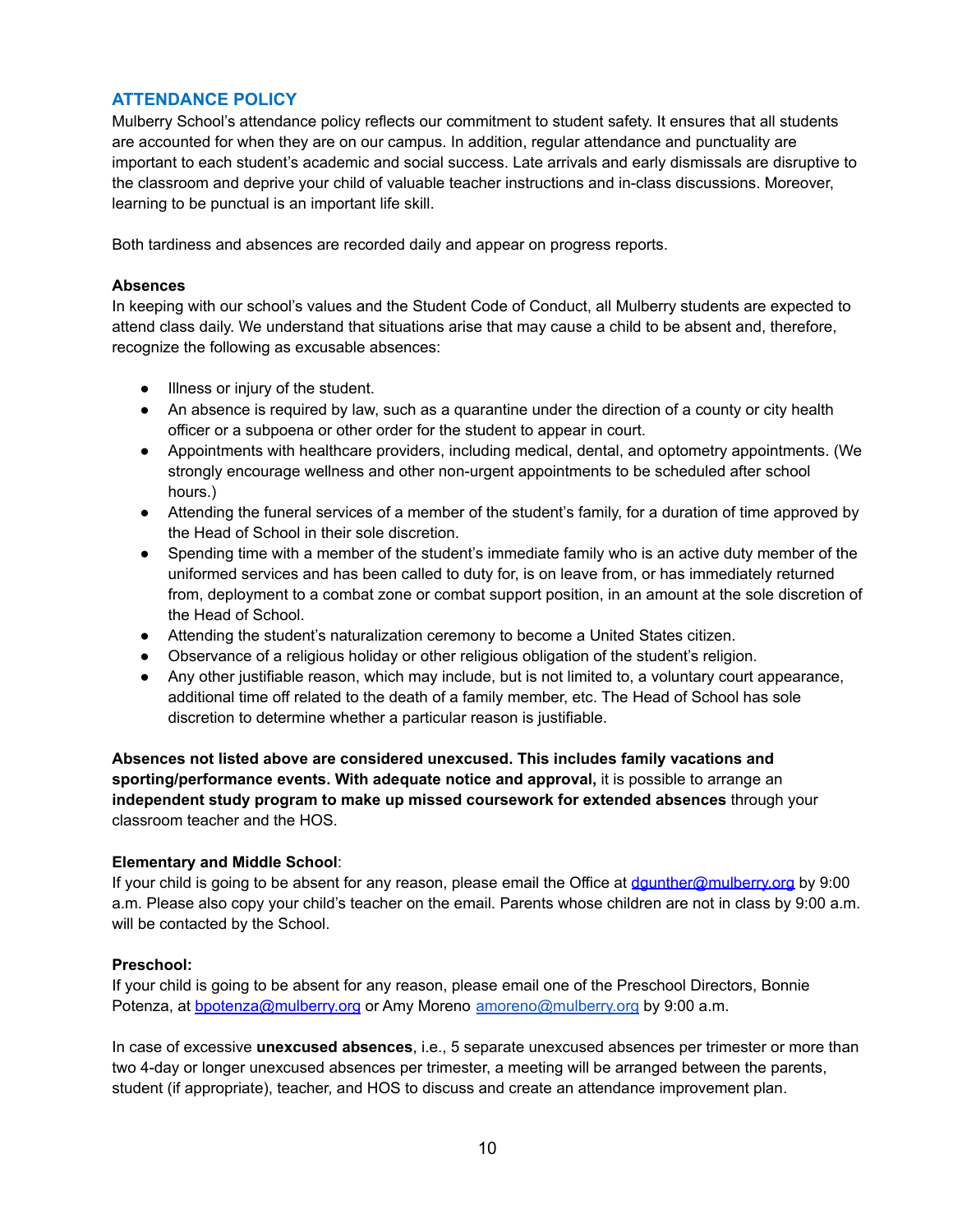In the event a student misses 5 or more **excused absences** per trimester, a meeting will be arranged between the parents, student (if appropriate), teacher, and HOS to discuss the impact of the absences on the student's ability to fulfill the academic requirements of the program. If the excused absences are due to a disability or extenuating circumstances, the school will follow its reasonable accommodations policy by engaging in the interactive process with the family.

## **Tardiness**

A tardy is defined as a student arriving at school after 8:30 am for JK and Kindergarten, after 8:40 am for 1st and 2nd grade, after 8:50 am for 3rd and 4th grade, and after 9:00 am for 5th through 8th grades.

If your child is tardy, these steps must be followed to ensure that the administration can account for all children on campus in the event of an emergency:

- JK through 2nd grade: drive up to the curb and call the office at 408-358-9080. A staff member will pick up your child from your car.
- 3rd through 8th grade: drive up to the curb and send your child from your car directly to the office to pick up a tardy slip.

In case of excessive tardies, (3 tardies in 2 weeks) a meeting may be arranged between the parents, student (if appropriate), teacher, and HOS. A written agreement for on-time arrival at school may be required by the school.

## **Early Dismissal**

If a student must leave class before the end of the day, the following steps must be followed to ensure that the administration can account for all children during an emergency.

- Drive up to the curb and call the office at 408-358-9080.
- A staff member will get your child from the classroom and bring them to your car.

# <span id="page-10-0"></span>**HARASSMENT AND BULLYING**

Harassment and bullying are unacceptable conduct at Mulberry School. These behaviors occur when an individual is subject to treatment in the school environment that is hostile or intimidating. Harassment or bullying of any member of the Mulberry School community (students, staff, or family members) by another member is prohibited and will not be tolerated. At Mulberry School, **all members of the community** are treated with respect and dignity. This policy refers to incidents between students, between adults and students, or between adult members of the community.

Harassment can be directed toward an individual under conditions such as the following:

- **Verbal harassment**: demeaning comments, statements, slurs, name-calling, jokes, or anecdotes.
- **Written harassment:** suggestive, threatening, or obscene letters, notes, or invitations.
- **Physical harassment:** unkind, unwanted, and/or unlawful physical touching, contact, assault, deliberate blocking movements, or any intimidating interference with normal movement.
- **Visual harassment:** leering, gesturing, or displaying sexually suggestive objects, pictures, cartoons, or posters.
- **Cyber harassment/bullying:** sending or encouraging others to send abusive, hurtful, offensive, or unwelcome messages via email, chat, IM, Facebook, text messages, etc.

Bullying involves:

● intentional behavior aimed at harming another,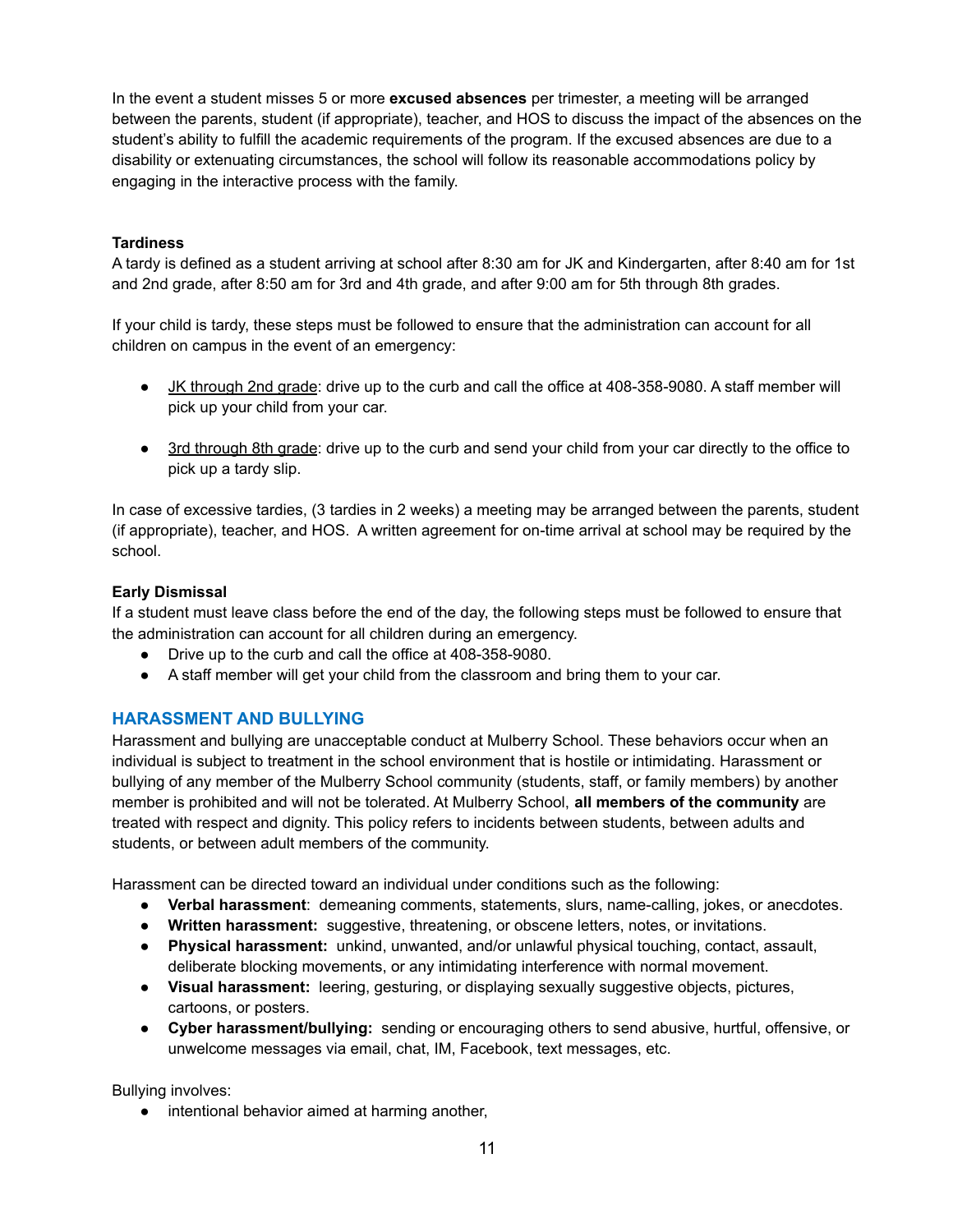- recurring incidents,
- a power differential, and
- a strong need for power and dominance.

Sexual harassment includes, but is not limited to,

- unwelcome sexual advances.
- requests for sexual favors, and
- other verbal or physical conduct of a sexual nature.

Sexual harassment may take various forms, including verbal, written, physical, visual, or cyber harassment.

Students and/or adults who feel that they have been harassed may directly inform the person engaging in such conduct that it is offensive and must stop. In some circumstances, it may be easier for a student and/or adult to speak with their teacher or the Head of School. Allegations of harassment or bullying will be treated seriously and will be reviewed, investigated, and acted upon in a prompt, sensitive and thorough manner.

## <span id="page-11-0"></span>**STUDENT CODE OF CONDUCT**

Mulberry School strives to provide a safe, nurturing, and innovative learning environment that is physically and emotionally safe for students and in which children may learn and grow successfully. Mulberry's Code of Conduct is based on the school's values of collaboration, self-knowledge, community, engagement, discovery, and integrity. The staff and faculty are committed to modeling, teaching and guiding expected positive student behaviors. Courtesy, kindness, compassion, respect, and problem-solving strategies are practiced and valued by faculty, staff, students, and parents.

Together, our goal at Mulberry School is to assure that each child has the opportunity to be a successful and contributing member of our community and that all students learn to understand how their actions affect others. We believe that parents play the utmost important role in supporting and guiding their children in achieving these expectations.

Mulberry School's Code of Conduct is based upon a philosophy of respect. We define respect as due regard for the feelings, wishes, rights, or traditions of others.

We have:

- Respect for all human beings;
- Respect for the earth and all living things;
- Respect for all school and personal property;
- Respect for the guidance provided by teachers, staff, and parents;
- Respect for our school community;
- Respect for our neighbors and neighborhoods.

If a student's behavior falls outside the Code of Conduct, depending on the circumstances, parents may be notified and requested to meet with the Head of School to discuss appropriate strategies and consequences, which may include the development of a behavior plan.

## **Positive Discipline**

The Positive Discipline Parent [Education](https://www.positivediscipline.com/products/teaching-parenting-dvd-facilitator-training-complete-package) and Classroom [Management](https://www.positivediscipline.com/products/positive-discipline-classroom-dvd-training) models are aimed at developing mutually respectful relationships. Positive Discipline teaches adults to employ kindness and firmness at the same time and is neither punitive nor permissive.

We generally follow these five criteria for Positive Discipline: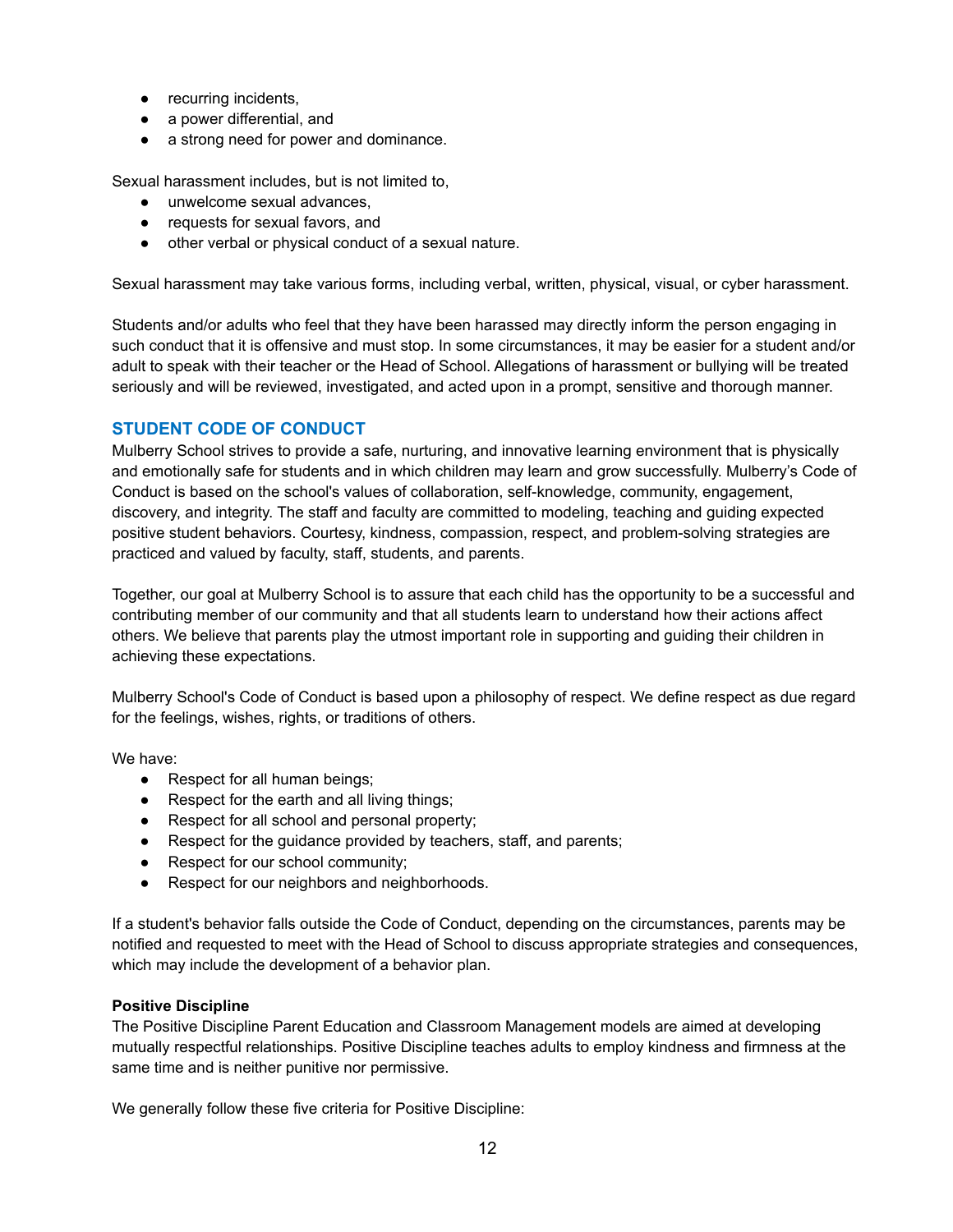- Kind and Firm at the same time. (Respectful and Encouraging) 'Firm' means that the limit does not change.
- Help children feel a sense of Belonging and Significance. (Connection)
- Effective Long-Term. (Punishment works short-term but does not effectively teach desirable behaviors and has negative long-term results.)
- Teach valuable Social and Life Skills for good character. (Respect, concern for others, problem-solving, accountability, contribution, cooperation)
- Invite children to discover how capable they are and use their personal power in constructive ways.

## **The tools and concepts of Positive Discipline include:**

- Mutual respect. Adults model firmness by respecting themselves and the needs of the situation, and *kindness* by respecting the needs of the child.
- Identifying the belief behind the [behavior.](https://www.positivediscipline.com/sites/default/files/mistakengoalchart.pdf) Effective discipline recognizes the reasons kids do what they do and works to change those beliefs, rather than merely attempting to change behavior.
- Effective communication and problem-solving skills.
- Discipline that teaches (and is neither permissive nor punitive).
- Focusing on [solutions](https://www.positivediscipline.com/articles/focus-solutions) instead of punishment.
- [Encouragement](https://www.positivediscipline.com/articles/encouragement-what-does-it-mean-and-how-it-done) (instead of praise). Encouragement notices effort and improvement, not just success, and builds long-term self-worth and empowerment.

#### [https://www.positivediscipline.com](https://www.positivediscipline.com/)

Please keep in mind that the School has sole discretion to determine whether Positive Discipline is appropriate under the circumstances, which means that in cases of serious or repeated misconduct, the School may decide that immediate dismissal is warranted.

## **Student Rights**

Every student has the right:

- to be treated with respect, including but not limited to not being subject to bullying, or harassment based on race, ethnicity, disability, gender, religion, or any other status protected by law;
- to an environment free of distractions/disruptions that impede learning;
- to be physically and emotionally safe;
- to have a clear understanding of school rules and behavioral expectations and consequences;
- to be taught school-wide classroom behavior;
- to participate in making plans for changing problematic behaviors.

## **Student Responsibilities**

Every student has the responsibility:

- to attend school regularly (except due to illness);
- to arrive to school on time;
- to be on task in the classroom, completing projects as assigned or agreed upon;
- to follow the School Code of Conduct;
- to respect the rights of other students, teachers, and participating adults in the community;
- to use appropriate language;
- to respect and treat school property with care;
- to be willing to resolve conflicts with others through discussion and problem-solving techniques;
- to ask an adult for help if a situation becomes too difficult to handle independently.

## **Process for Meeting the Student Code of Conduct**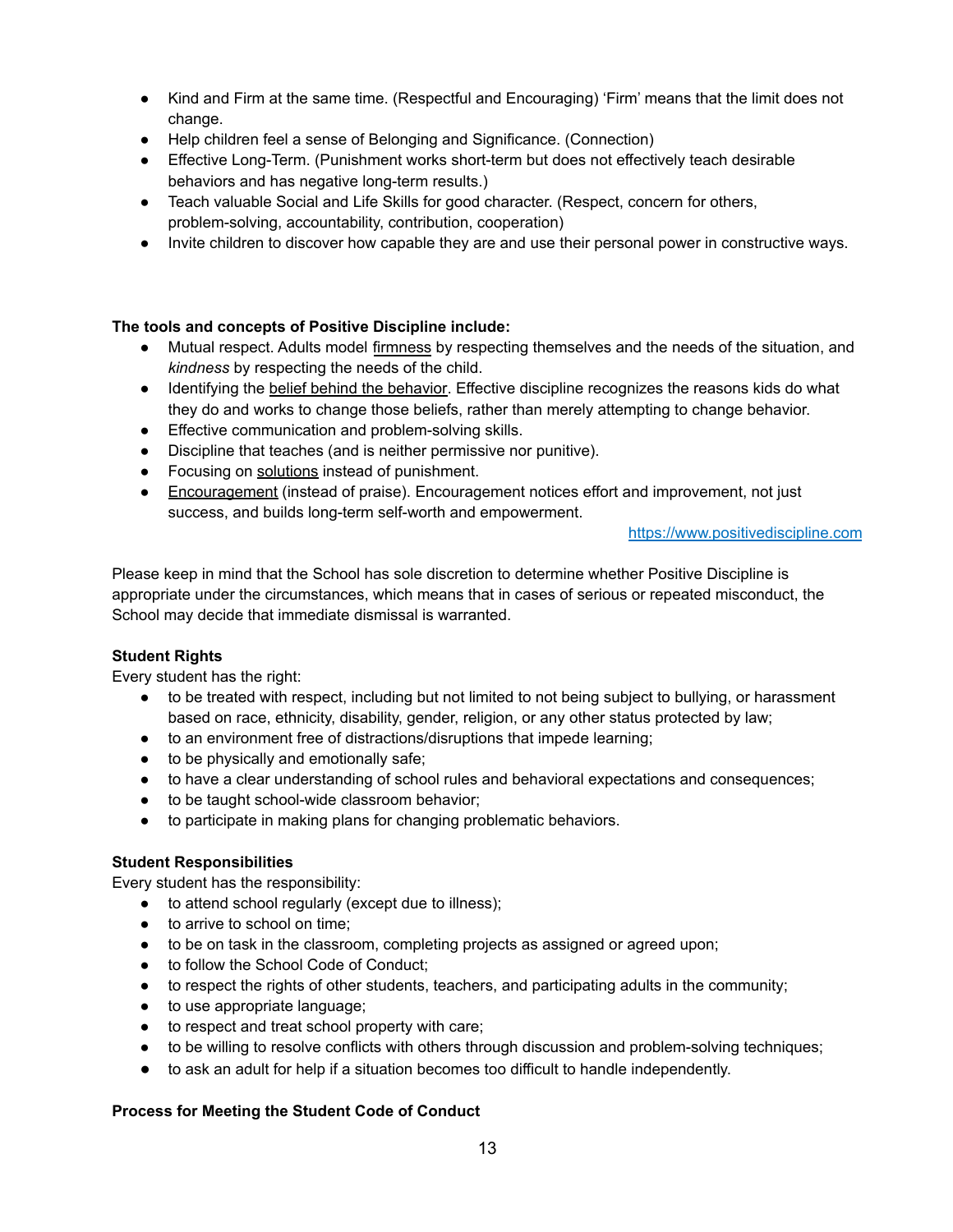The following is the general process that the School has put in place to support students in meeting the Student Code of Conduct. However, it is important to note that each case is unique and, in some cases, at the sole discretion of the Head of School, none or not all items of this process may be followed before a decision is made to discipline a student, up to and including suspension or terminating enrollment.

## **1. Classroom Agreement**

Each classroom teacher will have in place a classroom agreement created with the students at the beginning of the school year. These agreements, in addition to classroom management plans, equip teachers to consistently respond to student behavior in the classroom, on the playground and on field trips.

## **2. Behavior Improvement Plans**

If additional support is needed, in many cases, the student may be referred to the HOS to implement a behavior improvement plan, which may include some or all of the following procedures:

- A student is referred based on a behavioral choice or a series of choices that could not be addressed in the classroom.
- A meeting is arranged between the parents, the student if appropriate, the classroom teacher, and the HOS, generally within 48 hours, if practicable. The school has the discretion to deny the student the ability to return to class until the team has met and a behavior plan has been implemented.
- A behavior improvement plan is created. This may include requests for more information, a plan to teach desired behavior changes and monitor the student's progress, service learning, and/or alternate schedules. If necessary, an independent home study plan may be temporarily put in place to evaluate the child and the ability of the child to successfully return to the classroom at Mulberry School. If so, the independent home study plan will be overseen by the HOS in consultation with the classroom teacher.
- A follow-up meeting may be scheduled, generally for 3-4 weeks later, to check in on the student's status. In general, the behavioral contract either ends because the behavior is corrected, continues for a specified time, or is modified as the situation warrants.
- A second follow-up meeting may be set, generally for 2 weeks later. If the case is resolved, the time clock resets as appropriate; if it is not resolved a meeting may be scheduled with the Head of School as appropriate before an expulsion decision is made.
- All timelines provided in this process are general only, and the School may decide, in its sole discretion, to adopt different timelines depending on the circumstances.

# **3. Meeting (If Applicable) Before Termination of Enrollment Decision Is Made**

In most cases, before deciding to terminate the enrollment of a student from the School, the School will notify the parents of its intent to terminate the enrollment of the student and schedule a meeting with the parents, and if appropriate, the student. The purpose of the meeting will be for the parents and, if appropriate, the student, to provide any information that they might wish for the School to consider before the School makes a final decision on whether to terminate the enrollment of the student. The School will consider the information provided by the parents and/or student before making its final decision. The decision to terminate enrollment is at the sole discretion of the Head of School and shall be final. The parents will receive written notice of the decision. In addition, as applicable and appropriate, recommendations for a new school placement may be given to the family.

Mulberry School reserves the right to terminate enrollment at any time and without completing any or all of this process if the Head of School determines, in their sole discretion, it to be in the best interests of the child/parents or the School community.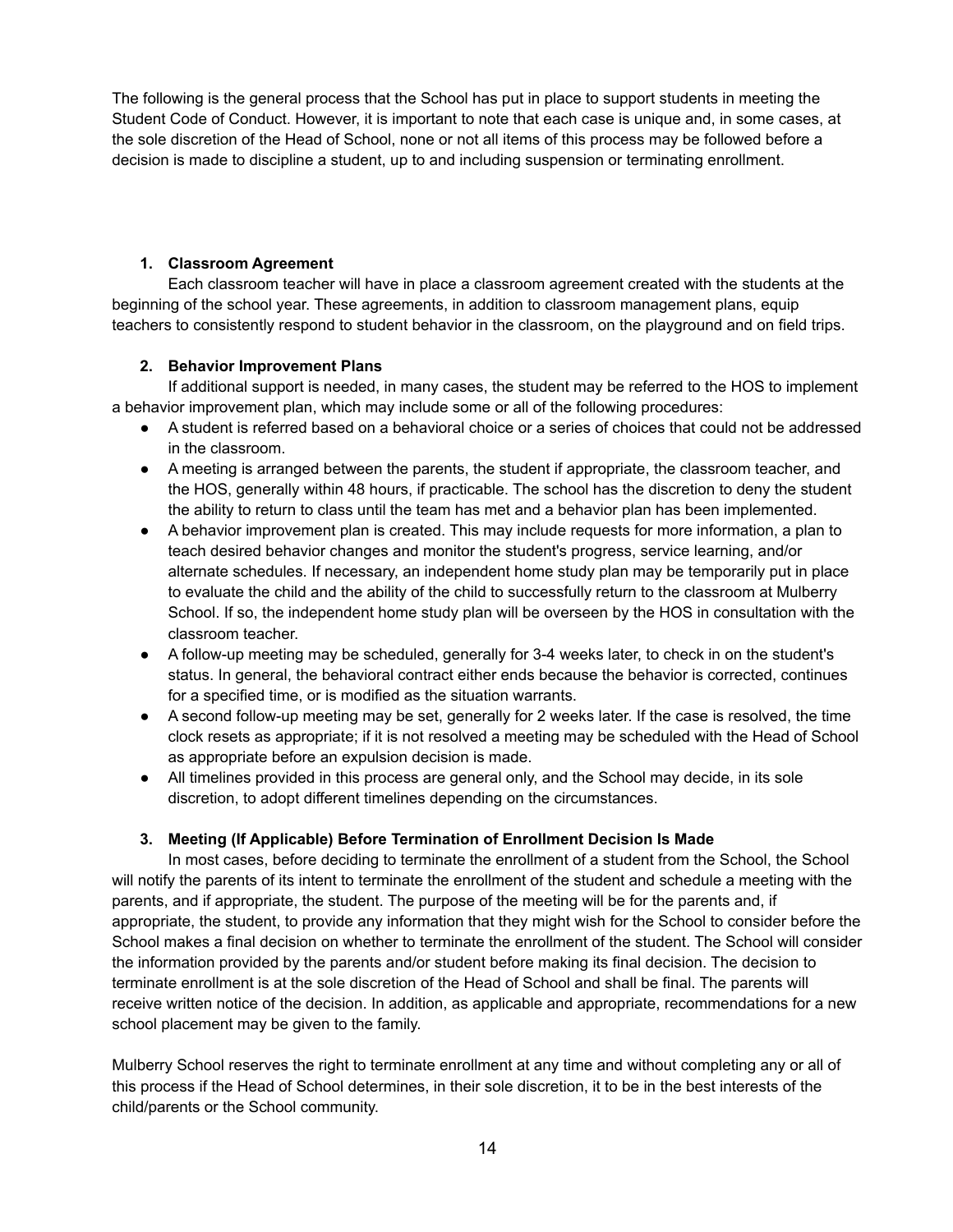# <span id="page-14-0"></span>**CLASSROOM SUPERVISION AND DISCIPLINE**

## **Supervising Our Children**

Maintaining a safe and respectful school environment is critical to fostering nurturing, positive learning conditions for every student. While adults are asked to help enforce the school's rules, one must remain mindful of the importance of applying common sense in all areas, even when specific rules do not exist.

## **Classroom**

As a school that follows the Positive Discipline Model and is a Positive Discipline Demonstration School, we teach our students to make responsible choices, helping everyone to feel respected and supported. All teachers are trained in the Positive Discipline model and facilitate parent education to support these practices. In addition to Mulberry's Code of Conduct, each teacher works with students to create a classroom agreement. The teacher informs students and parents of agreed-upon behavioral guidelines. In addition, the following guidelines are offered for both inside and outside of the classroom.

- 1. Every child gets a "clean slate" every day.
- 2. Corporal punishment is never used.
- 3. Never shame or blame.
- 4. Connect before you correct. Ask the student(s) a question/check-in to make sure you understand the situation before correcting.
- 5. Pick your battles. Before correcting a student, ask yourself if the situation really matters. If it does, briefly but firmly state your point and ensure that she/he follows through. If, on the other hand, it is not important, let it go.
- 6. Encourage verbal expression, especially when a student is frustrated or upset.
- 7. Encourage students to discover on their own, offering suggestions and helping when it is requested by the student.
- 8. Explain instead of just saying "no" whenever possible.

## **Preschool Transitions**

Starting school can be a challenging transition for many young children. We ask, therefore, that you come with your child the first couple of weeks if you anticipate this will help. Some additional tips when the year starts are:

- 1. Avoid pushing your child to try new tasks. S/He will explore as comfort levels increase.
- 2. Remain in the background, but do not slip away without saying "goodbye." Let your child know when you are leaving, reminding him/her that you will be back at the end of the school day.
- 3. Your child's behavior may suddenly change during your first participation days (e.g., clingy, shunning friends, demanding parent attention). While this is a typical temporary reaction, be prepared to defuse these behaviors.

## **Preschool Guidelines**

To foster a consistent, safe environment for our preschoolers, parents are to follow and help enforce the following rules:

- 1. Indoor toys and equipment remain indoors. Those toys outside are to remain out-of-doors.
- 2. Children are discouraged from bringing toys from home.
- 3. Children are not to be lifted onto play equipment, but rather should be encouraged to climb only as high as they can comfortably attain on their own. Children can be helped down from equipment as needed.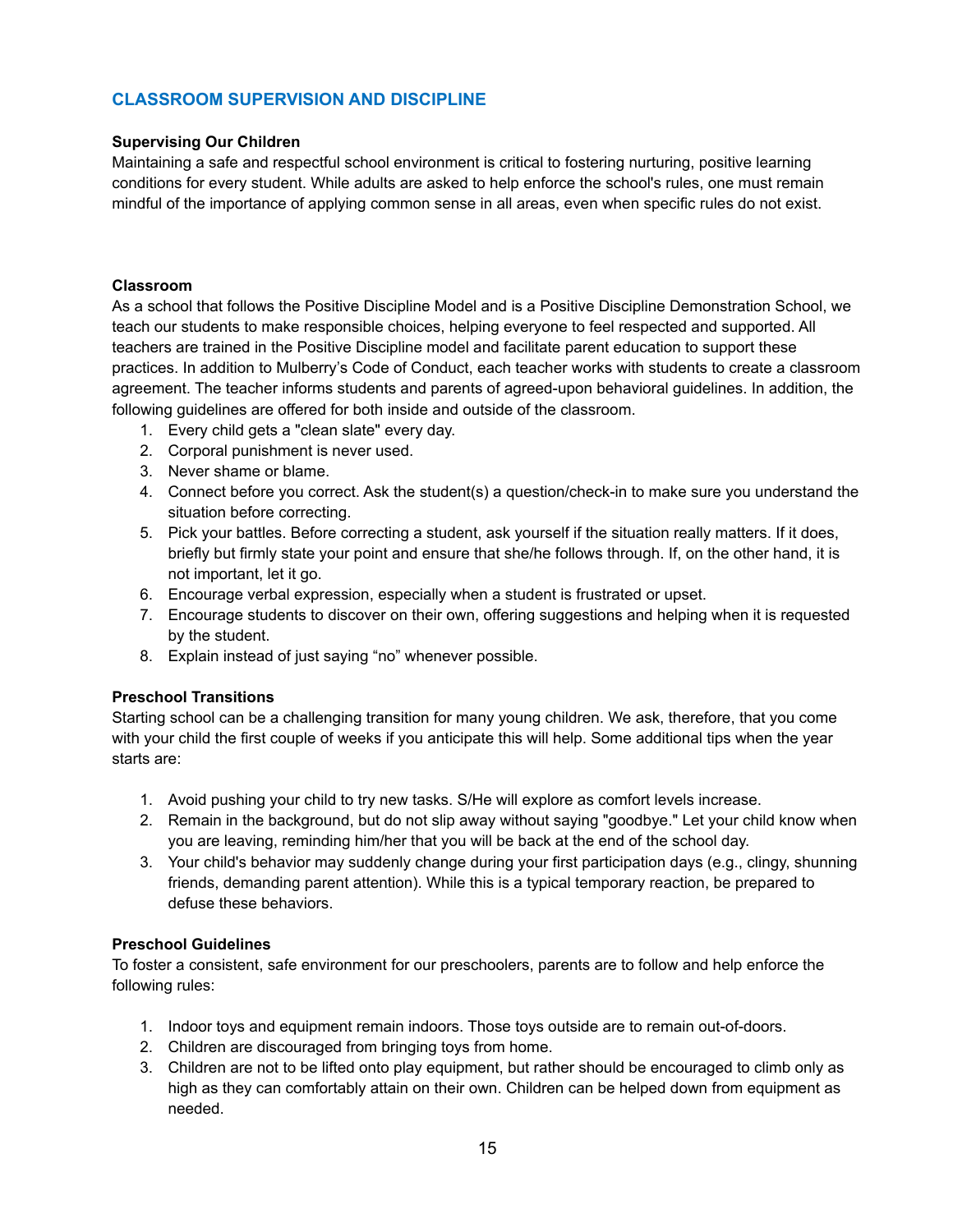- 4. The use of carpentry, gardening, and science tools must be supervised at all times.
- 5. In helping children solve problems, use reflective listening and help children brainstorm alternatives, predicting likely outcomes from each option. Once agreements are reached, inform the teacher of these.

## <span id="page-15-0"></span>**HEALTH**

The health and safety of our children are our primary concern at all times. Mulberry maintains compliance with all city, county, state, and federal environmental, health, and safety regulations.

#### **Enrollment Forms**

All required enrollment forms must be completed and returned to the front office before your child may attend class.

#### <span id="page-15-1"></span>**Student Vaccines**

Mulberry School complies with all county, state, and federal immunization laws applicable to the School. For more details on the immunizations required, visit [www.shotsforschool.org](http://www.shotsforschool.org).

#### <span id="page-15-2"></span>**Adult Vaccines**

Santa Clara County requires that all adults participating in preschools provide proof of immunization against MMR and TdaP. If you do not have proof of these available, you will need to see your physician who can do a blood test to demonstrate your immunity. Additionally, proof of immunization against COVID-19 is required, as well as proof of an annual flu shot (or a letter declining a flu shot). A tuberculous assessment is required for participation in preschool, elementary, and middle school.

# **\*\*The following guidelines must be considered in addition to the most recent Mulberry School Covid-19 Safety Plan.\*\***

#### <span id="page-15-3"></span>**Contagious Disease**

Parents must notify the office within 24 hours if a doctor diagnoses their child as having a contagious disease. The office will notify the school community of exposure through email and/or posted notices. Examples include but are not limited to:

- Pink Eye
- Lice
- Strep Throat / Scarlet Fever
- Hand, Foot and Mouth Disease

Students may return to school in accordance with the applicable Santa Clara County Exposure Notice.

Mulberry has the right to refuse or send home a child who is not well enough to attend school.

#### <span id="page-15-4"></span>**Illness**

Students must remain at home when ill. Additionally, to stop the spread of contagious illness, students may not return to school and must be kept at home until they are free of fever, nausea, diarrhea, rash, sore throat, or other signs of illness for 24 hours, or 24 hours after starting antibiotic treatment, if applicable.

#### <span id="page-15-5"></span>**Procedures for Sick Children at School**

If your child becomes sick at school, you or a person that you have designated for emergencies will be called. A staff member will monitor your child and keep him/her as comfortable as possible until you or your designee arrives. Sick children generally must be picked up within one hour.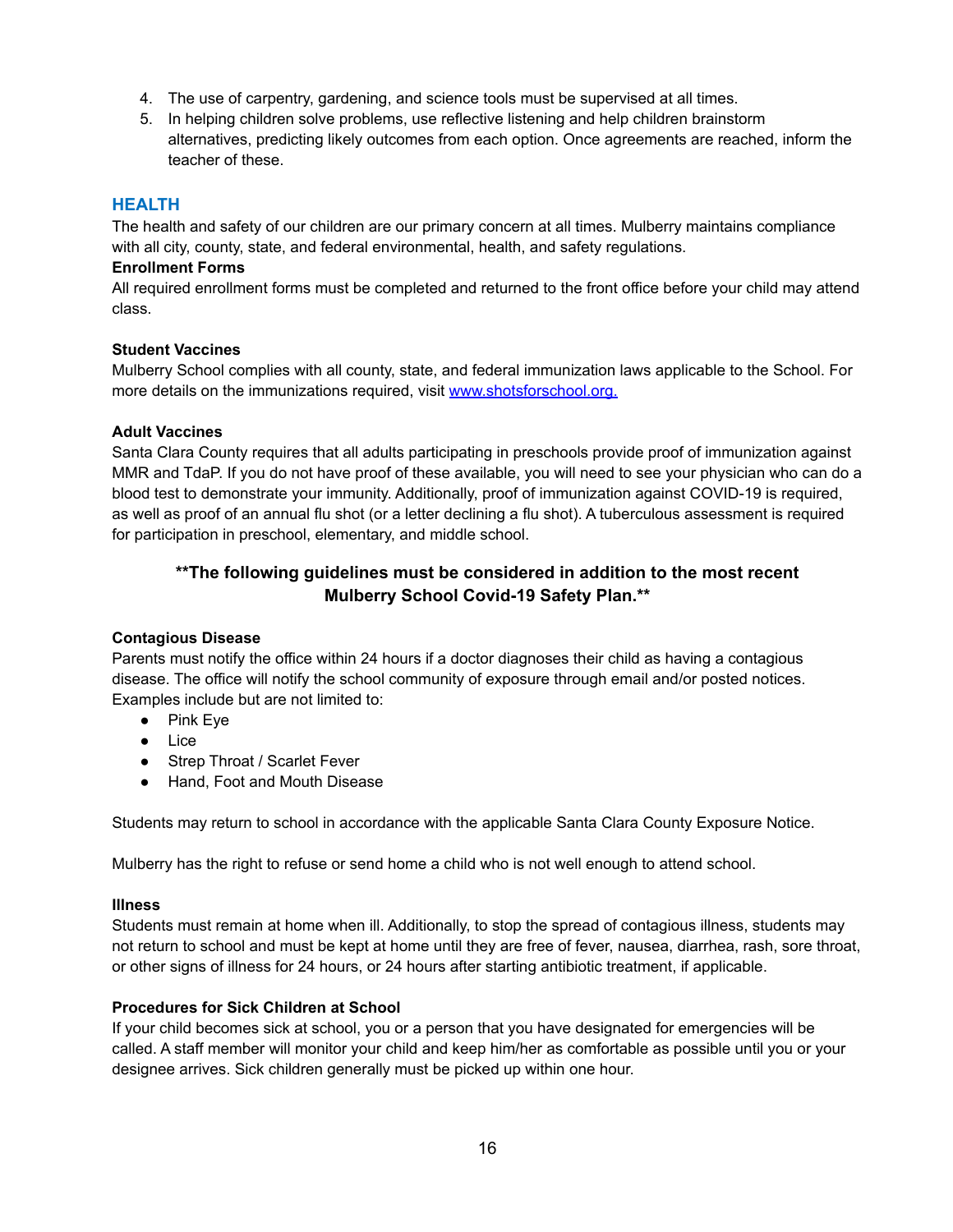## <span id="page-16-0"></span>**Medications Administered at School: Elementary and Middle School**

We realize that it is sometimes necessary to give a child medication during school hours. The following procedures must be adhered to before the School can administer medications to children:

- All prescription and over-the-counter medications that need to be taken during the school day must be registered in the School Office, where they will be stored and administered. Students are not allowed to have medication in their possession at School. Exceptions may be made if a medical need exists for the student to carry or self-administer medication in connection with a serious health condition or illness that cannot be reasonably accommodated by keeping the medication in the School Office.
- No medication, whether prescription or over-the-counter, will be stored in the office without the appropriate paperwork completed by the child's physician and/or the parent. For the School to administer any prescription medications to students, an authorization form must be completed and signed by the student's medical provider. This is true for both long-term and short-term prescriptions.
- For prescription medication, the Prescription Medication Authorization Form needs to be completed. For over-the-counter medication, the Over-The-Counter Medication Authorization Form must be completed. For each medication, whether prescription or over-the-counter, a separate authorization form is required.
- Additionally, for Epi-Pens a parent and the child's physician must complete the Food Allergy Action Plan. In the case of Epi-Pens, asthma, and other medication, Mulberry School's Head of School will meet with parents to agree to a written Personal Health Plan for the student to ensure the health and safety of the child while on campus.
- All medications (prescription or non-prescription) must be delivered to the School Office by a parent in their original labeled container and with the proper paperwork. The School will only administer the medication provided by parents. Medication will be administered per the written instructions, as indicated on the container and the appropriate authorization form.
- Should parents choose to administer medication to their child themselves during the school day, we ask that parents drive up to the curb and call the office at 408-359-9080. Mulberry staff will bring the students to the curb and a parent can administer any medication there.
- When medications are to be given for prolonged periods, it is the parent's responsibility to maintain an adequate supply of medication and to inform the School of changes in dosage or frequency, as well as when it should be discontinued.

Once a student no longer needs to take the medication or at the end of the school year, whichever comes first, it is the parent's responsibility to pick up and/or dispose of the medication. Similarly, should the medication expire during the school year, it is the parent's responsibility to replace it. Mulberry staff will send a reminder before the expiration of the medication.

The School Office is unable to store medications over the summer.

## **Medications Administered on Field Trips**

All provisions of the Medication Administration at School policy must be complied with for medication to be administered on field trips. All medications for the field trip should be dropped off with an administrator at the curb before or on the day of a field trip. A school employee will administer medications on the field trip at the designated time.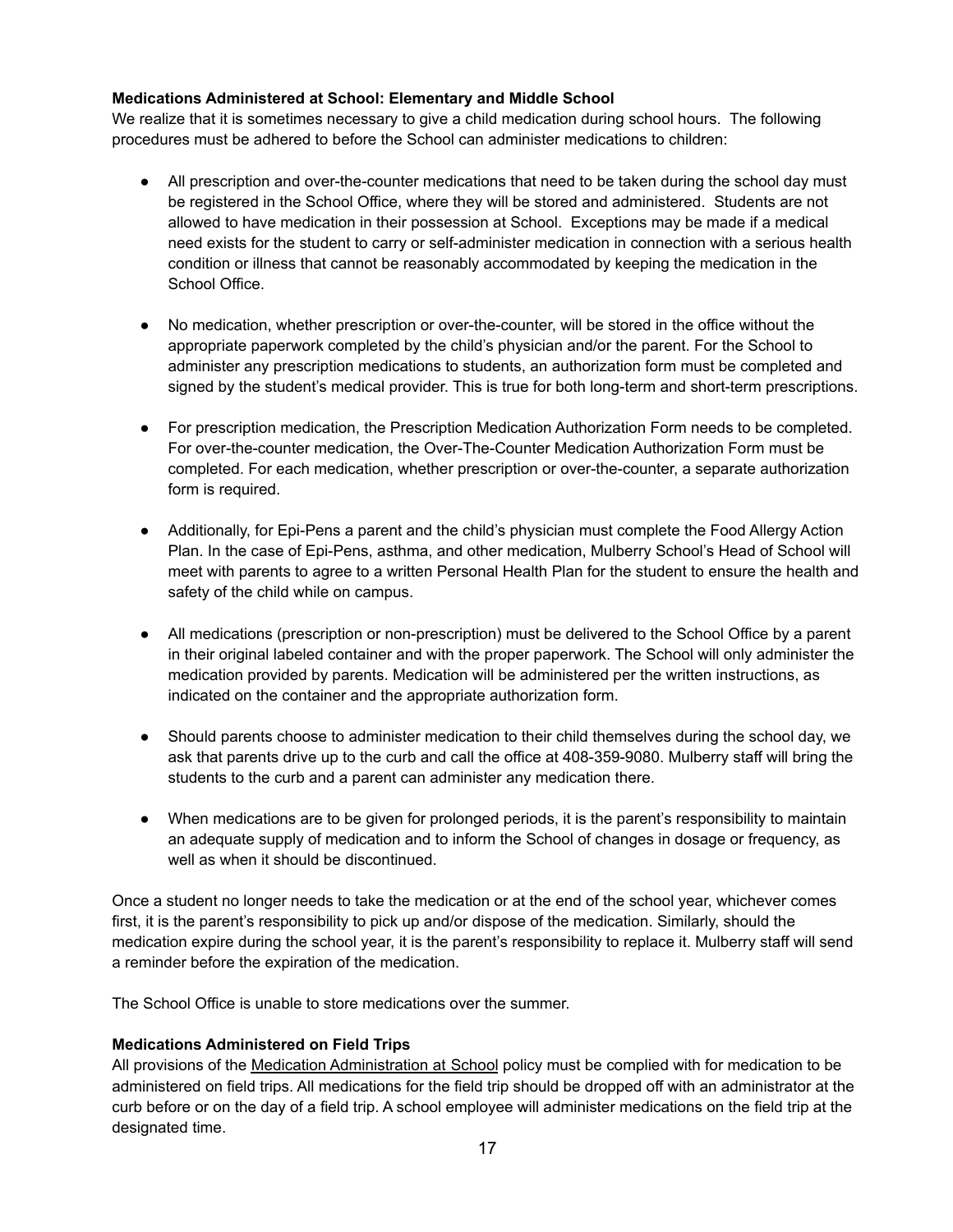## <span id="page-17-0"></span>**First Aid**

Minor cuts and scrapes are treated by the staff or supervising parent, using the school's first aid supplies. All staff members are trained in First Aid & CPR biannually.

#### <span id="page-17-1"></span>**Red Emergency Backpacks**

Emergency backpacks, found in every classroom, must accompany the class at all times, whether to the playground or on a field trip. The backpacks contain a first aid kit, emergency procedures and protocols, a list of student allergies, and Epi-Pens (to be administered by staff) if prescribed for a student in the class.

## **Blood Borne Pathogens Exposure Control**

Universal precautions (gloves, eye protection, etc.) are observed at Mulberry to prevent contact with blood or potentially infectious materials.

## **Head Lice Policy**

Mulberry School works diligently to reduce the stigma associated with lice in our community through education and frank dialogue. Lice do not cause disease nor are they a health threat.

Mulberry School follows the "no-nit" policy recommended by the National Pediculosis Association and [Santa](https://vector.sccgov.org/programs-and-services/headbody-lice) Clara County Vector [Control](https://vector.sccgov.org/programs-and-services/headbody-lice) District. This policy means children cannot attend school if nits (eggs) are found in their hair.

## <span id="page-17-2"></span>**Preschool Incidental Medical Services Plan**

This written plan details how Mulberry Preschool implements Incidental Medical Services (IMS).

Prescription Epi-Pens/Auvi-Qs are in the red backpacks in the classroom that the child is in. The backpacks are hung high up on the wall by the front door where they are safely inaccessible to children.

Non-Epi-Pen prescription medications and nonprescription medications are also in the red backpacks in the classroom that the child is in, hung high up on the wall by the front door where they are safely inaccessible to children.

All medications stored at Mulberry Preschool have unaltered labels and are dated and maintained with the child's name. The refrigerator shall be used to store any medication that requires refrigeration. All medications stored at Mulberry Preschool are attached to written instructions for administration of the medication that are signed by the child's parent (LIC 9221).

Prescription medications are administered following the label directions as prescribed by the child's physician. Nonprescription medications shall be administered following the product label directions on the nonprescription medication container.

When medications are administered, they are noted on the child's medication chart by the staff member giving the medication, and the chart is initialed by the child's parent upon pick up of the child on the day the medication was given.

When no longer needed by the child, or when the child withdraws from Mulberry Preschool, all medications shall be returned to the child's parent or disposed of after an attempt to reach the parent.

# <span id="page-17-3"></span>**ALLERGIES**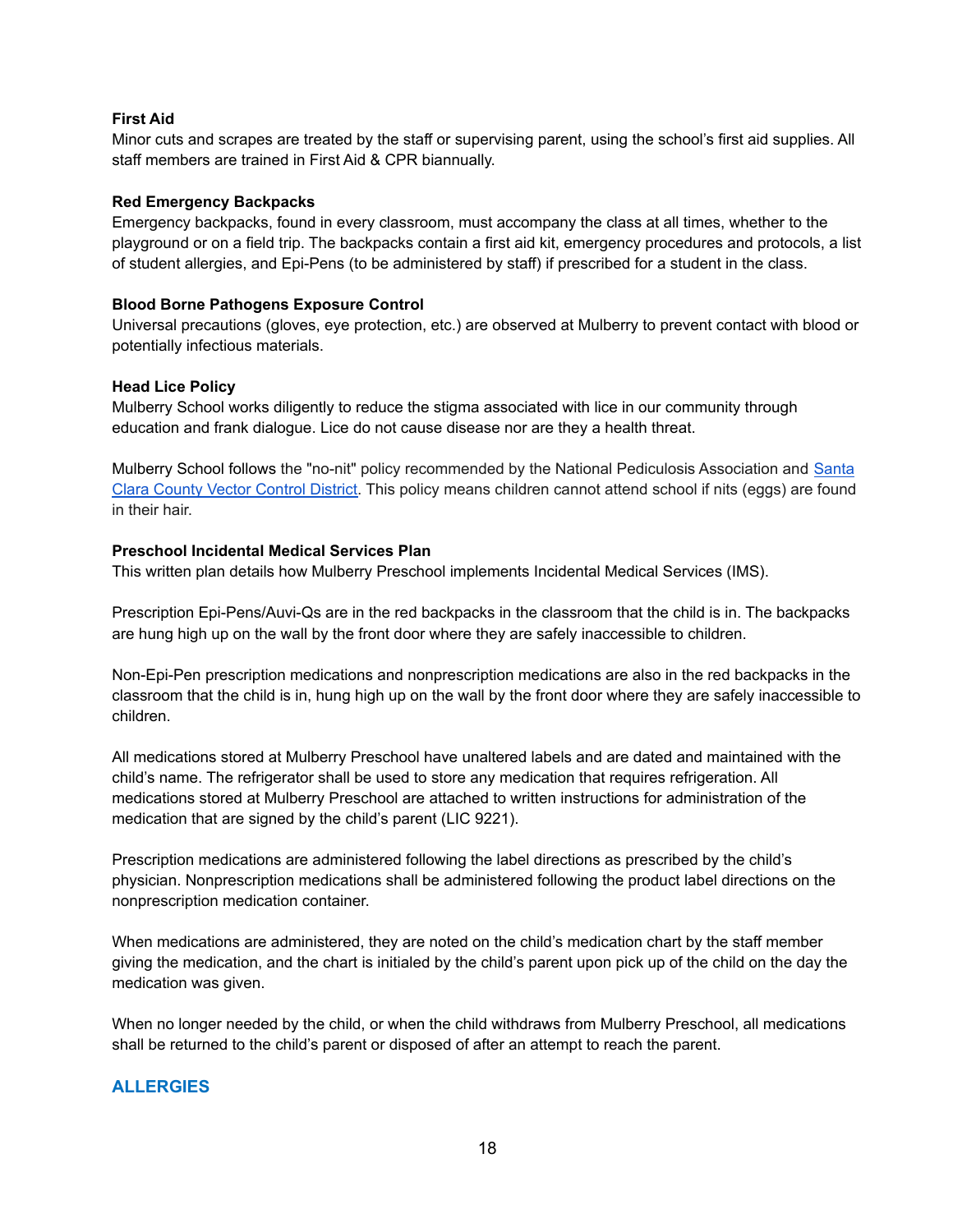Mulberry School strives to provide an educational environment that is healthy for all students, including those with life-threatening allergies to peanuts and/or tree nuts. Accomplishing this requires a partnership and clearly defined responsibilities of the School, parents/students, and the School community. With this in mind, Mulberry School sets forth the responsibilities of each to minimize the exposure of students to peanuts/tree nuts or peanut/tree nut products, and to other foods that represent life-threatening allergies within our student body.

## <span id="page-18-0"></span>**Life-Threatening Peanut and Tree Nut Allergies:**

Mulberry School is designated a "nut sensitive" school. This means that we will take reasonable steps to minimize the exposure of students to peanuts and tree nuts and peanut and tree nut products at school. However, despite the School's reasonable efforts, the School cannot guarantee an environment free of peanuts and tree nuts or peanut and tree nut products.

While the FDA recognizes coconut as a tree nut, coconut is not a botanical nut; rather it is the seed of a drupaceous fruit. Mulberry School does not include coconut under its peanut and tree nut allergy policy. Should a student be allergic to coconut, Mulberry School's policy covering life-threatening allergies to other foods will apply.

We have created the following list to clarify responsibilities related to life-threatening peanut and tree nut allergies:

- Students must not share foods brought from home for snacks or lunch.
- Mulberry School will instruct all parents in writing, both globally (through policies) and individually (through classroom communications), not to send any peanuts/tree nuts, or products containing peanuts/tree nuts (based upon product labels), to be eaten as snacks or lunches at school.
- Parents must review food labels including store-made food labels while packing daily lunch boxes, omitting foods that contain peanuts/tree nuts or traces of peanuts/tree nuts. Since children are not supposed to share food brought to school for personal consumption during lunch and recess, simply providing food that is peanut/tree nut-free based on the ingredients label is adequate.
- For student lunches, parents must also exclude homemade foods that contain peanuts/tree nuts or traces of peanuts/tree nuts. Parents must also make reasonable efforts to minimize exposure to foods made at home on equipment shared with peanuts/tree nuts by not using shared equipment whenever reasonably possible and thoroughly cleaning shared equipment and shared surfaces before making nut-free food. It must be understood, however, that many homes do prepare foods that contain peanuts/tree nuts, and that foods prepared in these homes, even if nut-free food, may be prepared on surfaces or with equipment that contains trace amounts of peanuts/tree nuts even with reasonable efforts to clean these shared surfaces. Families at the School are not required to make their homes peanut/tree nut-free and nut-free foods produced in these homes using the above precautions may be provided at School.
- Similarly, Mulberry School will require and instruct parents/guardians that food served at all-school events or for cooking projects or classroom celebrations must be free of peanuts/tree nuts or peanut/tree nut products as reasonably possible. Such food cannot have been processed in factories in which peanuts/tree nuts may have been processed (based upon product labels) or prepared from products processed in those factories (based upon product labels). Parents must also make reasonable efforts to minimize exposure to foods made on equipment shared with peanuts/tree nuts by not using shared equipment whenever reasonably possible and thoroughly cleaning shared equipment and shared surfaces before making nut-free food. It must be understood, however, that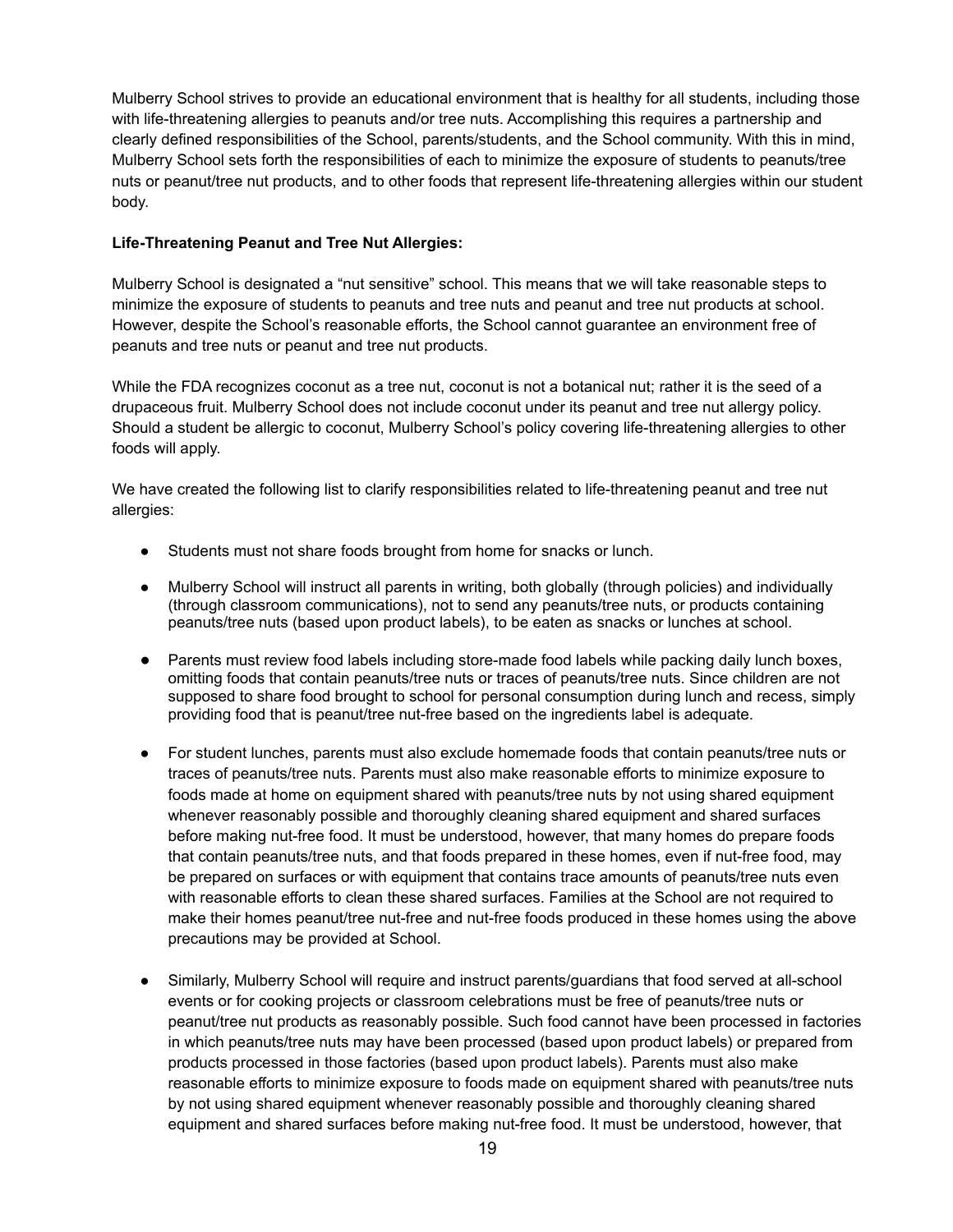many homes do prepare foods that contain peanuts/tree nuts, and that foods prepared in these homes, even if nut-free food, may be prepared on surfaces or with equipment that contains trace amounts of peanuts/tree nuts even with reasonable efforts to clean these shared surfaces. Families at the School are not required to make their homes peanut/tree nut free and nut-free foods produced in these homes may be provided at all-school events.

- Mulberry School will provide a "super clean zone" where tables will be wiped down before and after use if deemed necessary to meet the needs of a particular student(s). In addition, students who eat at these tables will be required to wash their hands before and after eating at the tables.
- Mulberry School, other than as set forth herein, does not have the capacity to minimize exposure to peanuts/tree nuts in non-cooking areas of our program (e.g., painting, gardening, our outside areas, and inside of buildings).
- Mulberry School will provide each teacher with a list of students in their classroom who have allergies, including those with a life-threatening allergy to peanuts/tree nuts. This list will also be kept in the office and will be updated by the office as required.
- Parents are required to notify the school in writing of their child's life-threatening allergy to peanuts/tree nuts. Notification must include confirmation from the child's physician. Parents will need to grant permission to their child's doctor to release information regarding their child's allergies to Mulberry staff, so that we may work to provide an environment that minimizes exposure while creating appropriate responses in case of exposure. Mulberry only needs information necessary to understand the functional limitations associated with any allergy and what things it might do to reasonably accommodate the allergy.
- Parents of children with life-threatening allergies to peanuts/tree nuts will work with Mulberry School and the child's physician to identify any additional reasonable accommodations specific to the needs of the student. If it becomes necessary to implement additional accommodations, and if the additional reasonable accommodations offered by the school are agreeable to both parties, these will be clearly described in a "Personal Safety Plan" created by the school.

## <span id="page-19-0"></span>**Life-Threatening Allergies to Other Foods:**

Mulberry School will strive to meet the needs of children with life-threatening allergies to any foods in all classroom cooking projects, and in other areas, as can be reasonably accommodated. We have created the following list to clarify responsibilities related to life-threatening allergies to other foods:

- Students must not share foods brought from home for snacks or lunch.
- Mulberry School will require and instruct parents/guardians that food served to children via classroom cooking projects or classroom celebrations will not contain, to the extent reasonably possible, any food to which a child in that classroom has a life-threatening allergy. This will be an accommodation made in the specific class of that child only and will be written into a "Personal Safety Plan" created by the school. "Reasonably possible" means: (1) parents must exclude foods that contain the identified food or that were prepared from products (based upon product labels) that were processed in factories in which the identified food may have been processed; and (2) parents must make reasonable efforts to minimize exposure to foods made on equipment shared with the identified food by not using shared equipment whenever reasonably possible and thoroughly cleaning shared equipment and shared surfaces before making foods. It must be understood, however, that many homes do prepare foods that contain the identified food, and that foods prepared in these homes, even if meant to be free of that food, may be prepared on surfaces or with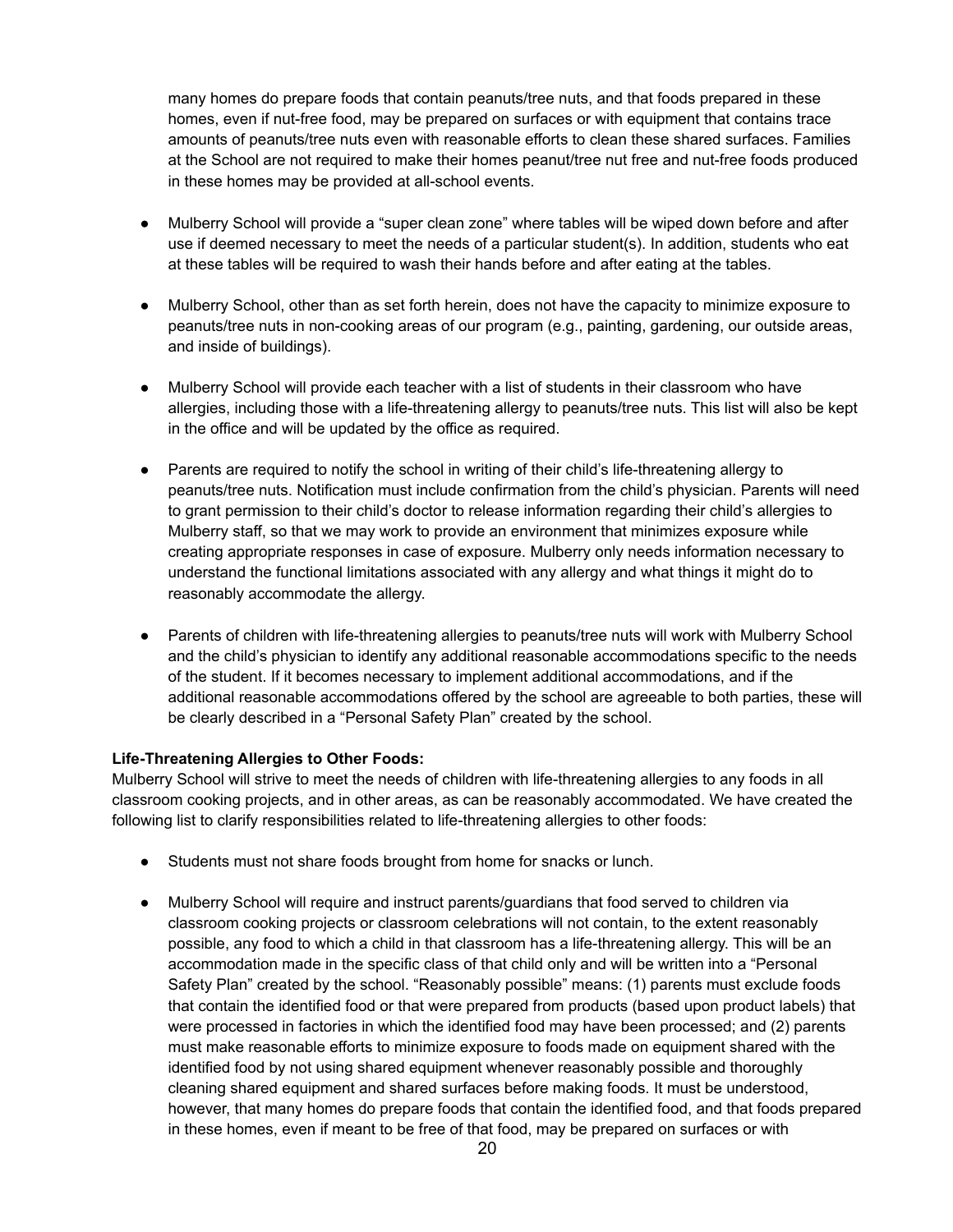equipment that contains trace amounts of the identified food even with reasonable efforts to clean these shared surfaces. Families at the School are not required to make their homes free of the identified food and foods produced in these homes using the above precautions may be provided at School.

- Mulberry School will provide a "super clean zone" where tables will be wiped down before and after use if deemed necessary to meet the needs of a particular student(s). In addition, students who eat at these tables will be required to wash their hands before and after eating at the tables.
- Mulberry School, other than as outlined in this section, does not have the capacity to minimize exposure to life-threatening allergens in non-cooking areas of our program (e.g., painting, gardening, our outside areas, and inside of buildings).
- Parents are required to notify the school in writing of their child's life-threatening allergies. Notification must include confirmation from the child's physician. Parents will need to grant permission to their child's doctor to release information regarding their child's allergies to Mulberry staff, so that we may work to provide an environment that minimizes exposure while creating appropriate responses in case of exposure. Mulberry only needs information necessary to understand the functional limitations associated with any allergy and what things it might do to reasonably accommodate the allergy.
- Parents of children who cannot be exposed to certain foods (other than nuts) will work with the school and the child's physician to identify reasonable accommodations necessary to meet the needs of the student. If it becomes necessary to implement additional accommodations, and if the additional reasonable accommodations offered by the school are agreeable to both parties, these will be clearly described in a "Personal Safety Plan" created by the school.

#### <span id="page-20-0"></span>**Food Preferences and/or Intolerances That Are Not Life-Threatening:**

Mulberry School distinguishes food allergies, preferences, and/or intolerances from life-threatening allergies, the latter of which may create a serious medical condition (and must be confirmed by the treating physician). We cannot guarantee that non-life-threatening food allergies, preferences, and/or intolerances will be accommodated for classroom cooking projects or celebrations.

Parents of children with food preferences and/or intolerances may wish to work with the teacher to have substitute foods on hand if a cooking project or food brought in for a celebration includes food that you do not wish your child to consume for these reasons.

#### <span id="page-20-1"></span>**Medications Related to Life-Threatening Food Allergies:**

Mulberry School recommends that parents provide Epi-Pens and/or other medications related to life-threatening food allergies for the child's classroom, the School's office, and extended care, as deemed necessary and appropriate by the child's physician.

Mulberry School requires that all medications be accompanied by written instructions from the student's physician. This information is generally part of an Allergy Action Plan provided by the treating doctor.

Mulberry School requires that parents provide written authorization if they wish for the school to assist their child in the administration of, or to administer the Epi-Pen.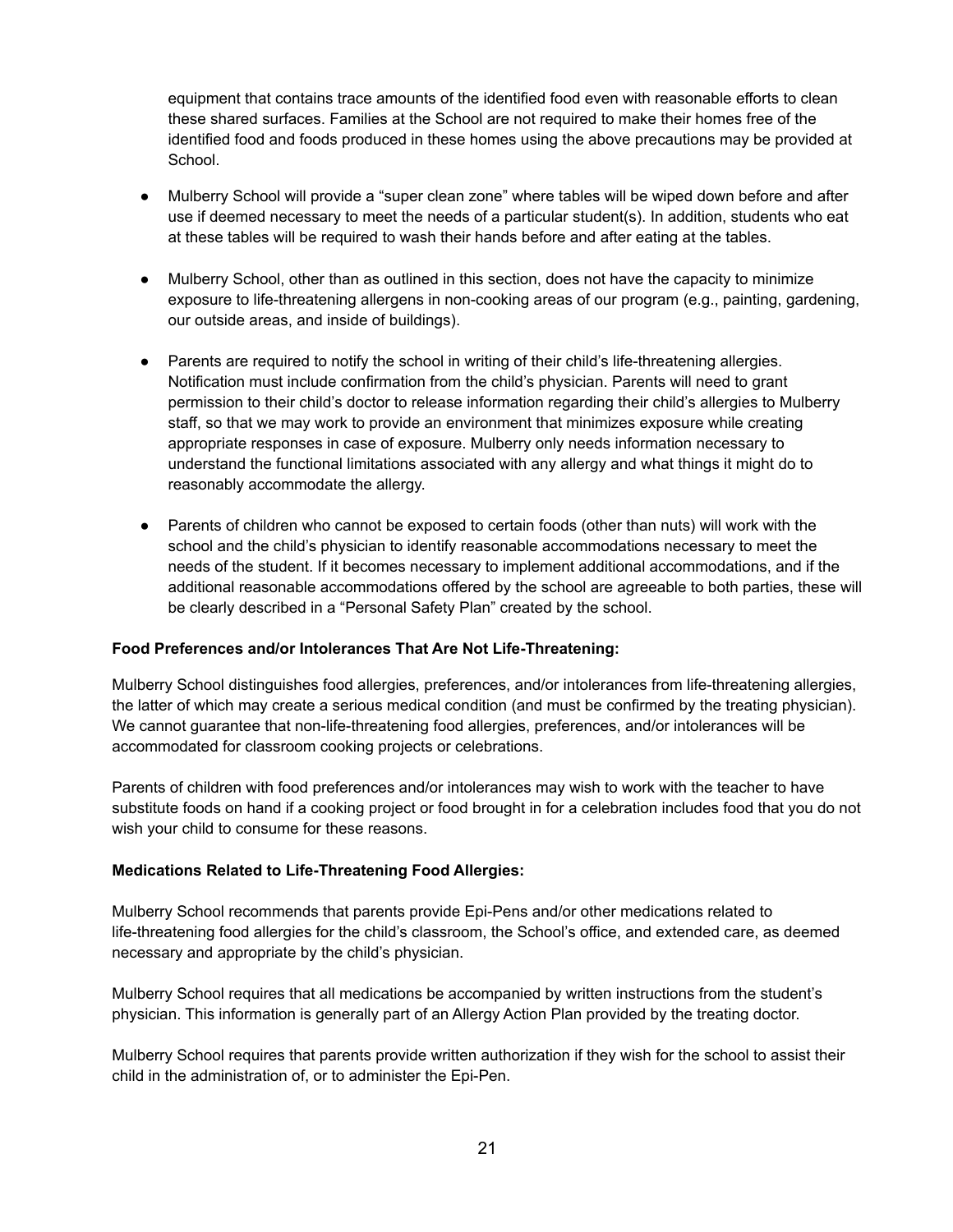In addition, all provisions of the Medication Administration at School Policy must be complied with for allergy medication, including the Epi-Pen to be administered at school.

## <span id="page-21-0"></span>**SAFETY**

## <span id="page-21-1"></span>**Reporting Responsibilities in Suspected Cases of Child Abuse**

All concerns regarding suspected abuse of a Mulberry student should be immediately reported to the child's teacher or the HOS. Furthermore, any alleged inappropriate behavior on the part of a teacher, staff member, administrator, participating adult, or student should be immediately reported to the HOS.

## **Hazards**

Any safety hazards discovered during the course of the day that cannot be remedied immediately must be reported to the teacher or the office for corrective action.

## <span id="page-21-2"></span>**Visiting Animals**

With prior approval from the teacher, a pet may visit the classroom. Visiting animals are never to be left at school overnight or on holidays. All pets must be leashed or contained. Parents dropping off or picking up a student should note that dogs may not enter school buildings at any time.

## <span id="page-21-3"></span>**Emergency and Disaster Preparedness**

A completed emergency form is required for each student and must be submitted every year. Please ensure that your contact information is kept up-to-date with the school and that both parents/guardians are listed as emergency and pick-up contacts, if applicable, as well as the names of those authorized to pick up your child. In case of an emergency, students will be released only to a person designated on that list. Your child will need to be signed out by you or your designee before leaving campus in such a circumstance.

In the event of a major disaster, do not attempt to call the school, as phone lines must be left open. Mulberry uses an emergency notification system for just such circumstances. RenWeb stores phone numbers and upon notification from us that we are in the midst of an emergency, immediately and simultaneously calls all stored phone numbers. Parents will see "411" on their caller I.D. when receiving a RenWeb emergency call.

Following a major disaster, come to school only after you have a safe and comfortable place to take your child, whether at home or at an alternate shelter. School personnel has been fully trained in emergency preparedness procedures, and the school is equipped to provide food, water, and first-aid care for 24-hours and can provide these for an additional 48 hours to approximately  $\frac{1}{2}$  of the students and faculty, should this become necessary.

# <span id="page-21-4"></span>**MULBERRY COMMUNICATIONS**

#### **Communication of Class Configurations**

The week before the start of the new school year, class configurations will be announced by email.

#### **Progress Reports and Parent Conferences**

Preschool conferences are held in January and include an individualized portfolio.

Elementary and Middle School students receive progress reports two times per year. You will receive your child's first progress report, in January, and the second and final progress report at the end of the school year, in June. Every fall and spring, parents participate in a formal conference with the teacher: in fall to review assessments and set goals, and in spring to review a student's individual growth and progress with the curriculum, either through a student-led-conference in grades 2-8, or a parent-teacher-conference in grades JK-1.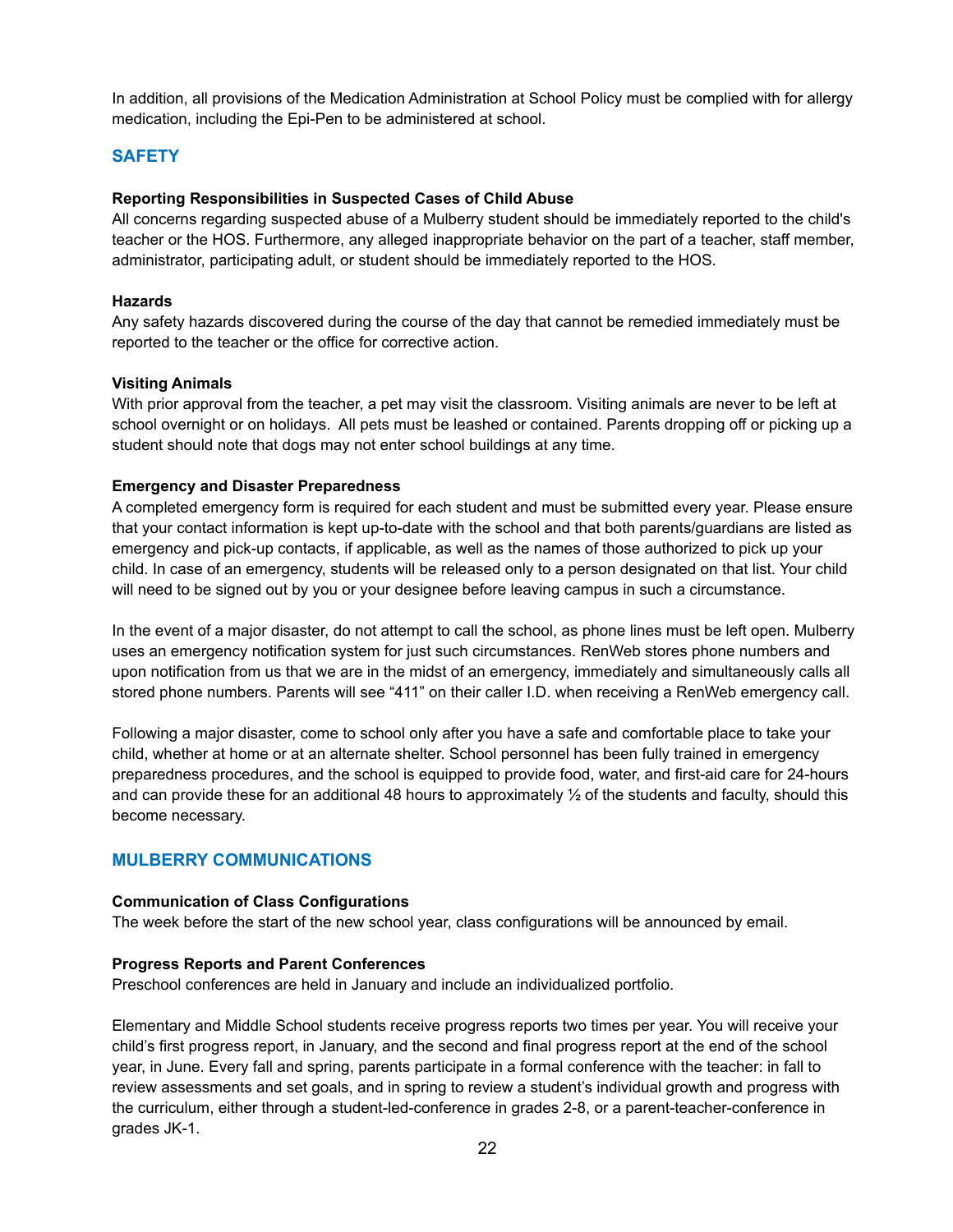## **Meeting with Teachers**

Parents are strongly encouraged to email the teacher to schedule a meeting whenever concerns or questions arise. Please contact your child's teacher by email to arrange a convenient time to meet. Teacher email addresses are available on our website.

## **Mulberry Buzz**

The Buzz, Mulberry's newsletter, is sent via MailChimp to all Mulberry families each week during the school year and contains a summary of upcoming events, committee reminders, and other information of interest to the school community. Parents may submit pieces to the Buzz by sending their entry via email to the Director of Communications (dgunther@mulberry.org) by Thursday of each week.

## **Communicating Concerns/Grievances**

Should you develop concerns about a classroom issue, curricular matter, a child, or the work of another parent, speak directly with your child's teacher. **A parent must never communicate any type of concern about a student to other parents or that child's parent. Respectful and appropriate communication is expected of all members of the community at all times.**

If no resolution is reached in working with the classroom teacher, schedule an appointment with the HOS to address your specific concerns. You may be asked to draft a letter outlining the incident of concern and your desired resolution. Information will be culled from all involved parties, and resolution will be sought as quickly as is reasonably possible. The HOS's decisions are final in such cases.

# <span id="page-22-0"></span>**PRESCHOOL PARTICIPATION REQUIREMENTS**

## **Classroom Level Participation**

#### **● You may choose one of two ways to participate in the classroom:**

- (1) Volunteer in child's class once a week; or
- (2) Volunteer in child's class two times per month and sign up for a small volunteer "take-home" job.

#### **Multiple Children at Mulberry**

**Multiples in Preschool Only**: Parents are asked to work one classroom shift each week. Teachers may request parents of multiples in preschool to work extra time based on the needs and best interests of the children and the educational program.

## **● Parent Education Meetings**

Attendance at parent education meetings is strongly encouraged. Each year there will be approximately 10 to choose from. **These meetings are critical, as they allow for community building, cohesion of class culture, and a calm environment for parents to learn their roles related to participation.** At the beginning of the school year, you will receive a calendar listing all of the meeting dates.